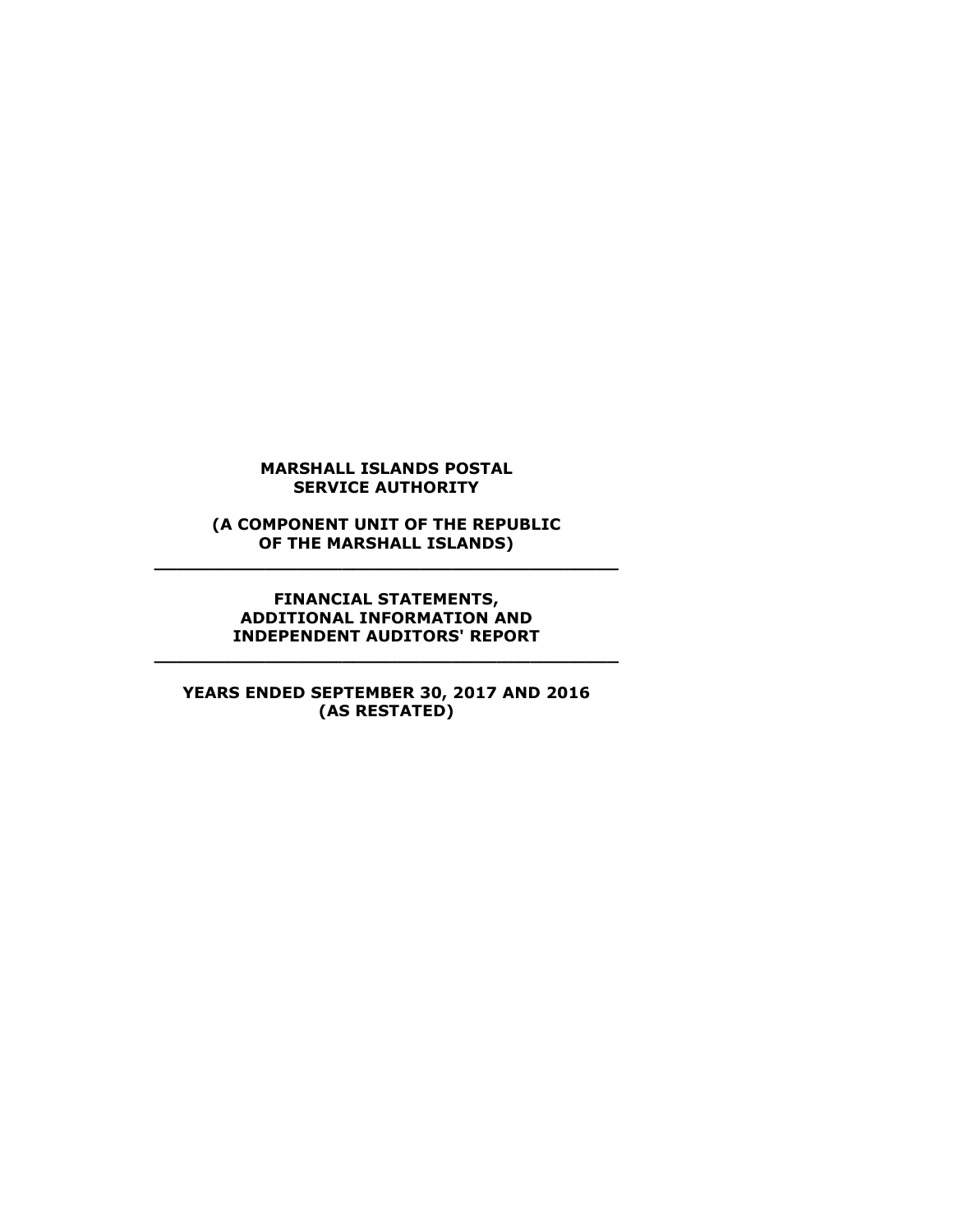# **MARSHALL ISLANDS POSTAL SERVICE AUTHORITY (A COMPONENT UNIT OF THE REPUBLIC OF THE MARSHALL ISLANDS)**

Years Ended September 30, 2017 and 2016 Table of Contents

|      |                                                                                                                                                                                            | Page No. |
|------|--------------------------------------------------------------------------------------------------------------------------------------------------------------------------------------------|----------|
| Ι.   | Independent Auditors' Report                                                                                                                                                               | 1        |
| н.   | Management's Discussion and Analysis                                                                                                                                                       | 3        |
| III. | <b>Financial Statements:</b>                                                                                                                                                               |          |
|      | <b>Statements of Net Position</b>                                                                                                                                                          | 8        |
|      | Statements of Revenues, Expenses and Changes in Net Position                                                                                                                               | 9        |
|      | <b>Statements of Cash Flows</b>                                                                                                                                                            | 10       |
|      | Notes to Financial Statements                                                                                                                                                              | 11       |
| IV.  | Other Supplementary Information:                                                                                                                                                           |          |
|      | Combining Schedule of Operating Income (Loss) by Station                                                                                                                                   | 20       |
| V.   | Independent Auditors' Report on Compliance with Laws and Regulations:                                                                                                                      |          |
|      | Independent Auditors' Report on Internal Control Over Financial<br>Reporting and on Compliance and Other Matters Based on an<br>Audit of Financial Statements Performed in Accordance With |          |
|      | <b>Government Auditing Standards</b>                                                                                                                                                       | 21       |
|      | Unresolved Prior Year Findings                                                                                                                                                             | 23       |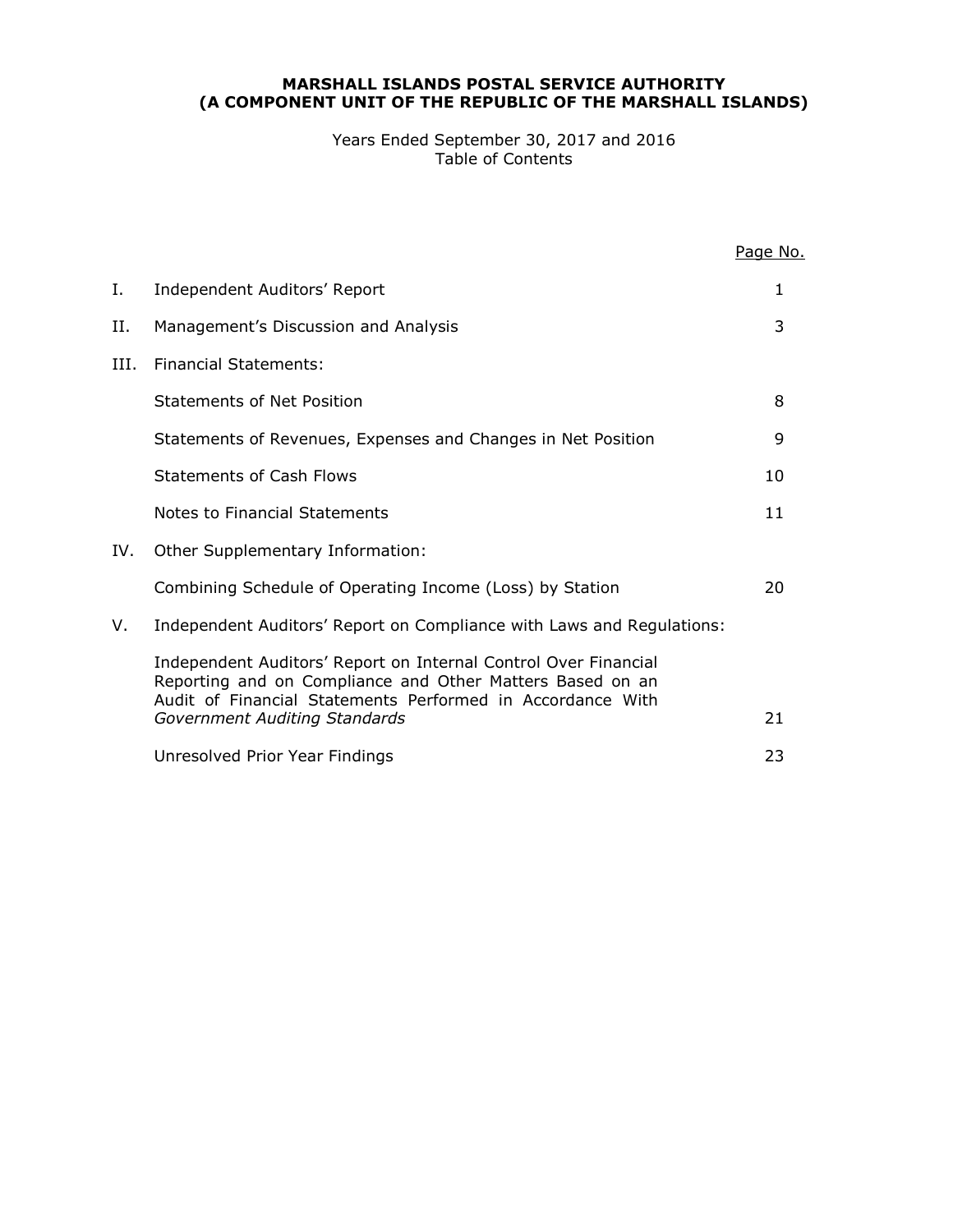# **Deloitte.**

Deloitte & Touche LLP 361 South Marine Corps Drive Tamuning, GU 96913 USA

Tel: +1 (671) 646-3884 Fax: +1 (671) 649-4265

www.deloitte.com

# **INDEPENDENT AUDITORS' REPORT**

Board of Directors Marshall Islands Postal Service Authority:

# **Report on the Financial Statements**

We have audited the accompanying financial statements of the Marshall Islands Postal Service Authority (the Authority), a component unit of the Republic of the Marshall Islands, which comprise the statements of net position as of September 30, 2017 and 2016, and the related statements of revenues, expenses and changes in net position and of cash flows for the years then ended, and the related notes to the financial statements.

# *Management's Responsibility for the Financial Statements*

Management is responsible for the preparation and fair presentation of these financial statements in accordance with accounting principles generally accepted in the United States of America; this includes the design, implementation, and maintenance of internal control relevant to the preparation and fair presentation of financial statements that are free from material misstatement, whether due to fraud or error.

# *Auditors' Responsibility*

Our responsibility is to express an opinion on these financial statements based on our audits. We conducted our audits in accordance with auditing standards generally accepted in the United States of America and the standards applicable to financial audits contained in *Government Auditing Standards,* issued by the Comptroller General of the United States. Those standards require that we plan and perform the audit to obtain reasonable assurance about whether the financial statements are free from material misstatement.

An audit involves performing procedures to obtain audit evidence about the amounts and disclosures in the financial statements. The procedures selected depend on the auditor's judgment, including the assessment of the risks of material misstatement of the financial statements, whether due to fraud or error. In making those risk assessments, the auditor considers internal control relevant to the entity's preparation and fair presentation of the financial statements in order to design audit procedures that are appropriate in the circumstances, but not for the purpose of expressing an opinion on the effectiveness of the entity's internal control. Accordingly, we express no such opinion. An audit also includes evaluating the appropriateness of accounting policies used and the reasonableness of significant accounting estimates made by management, as well as evaluating the overall presentation of the financial statements.

We believe that the audit evidence we have obtained is sufficient and appropriate to provide a basis for our audit opinion.

# *Opinion*

In our opinion, the financial statements referred to above present fairly, in all material respects, the financial position of the Authority as of September 30, 2017 and 2016, and the changes in its financial position and its cash flows for the years then ended in accordance with accounting principles generally accepted in the United States of America.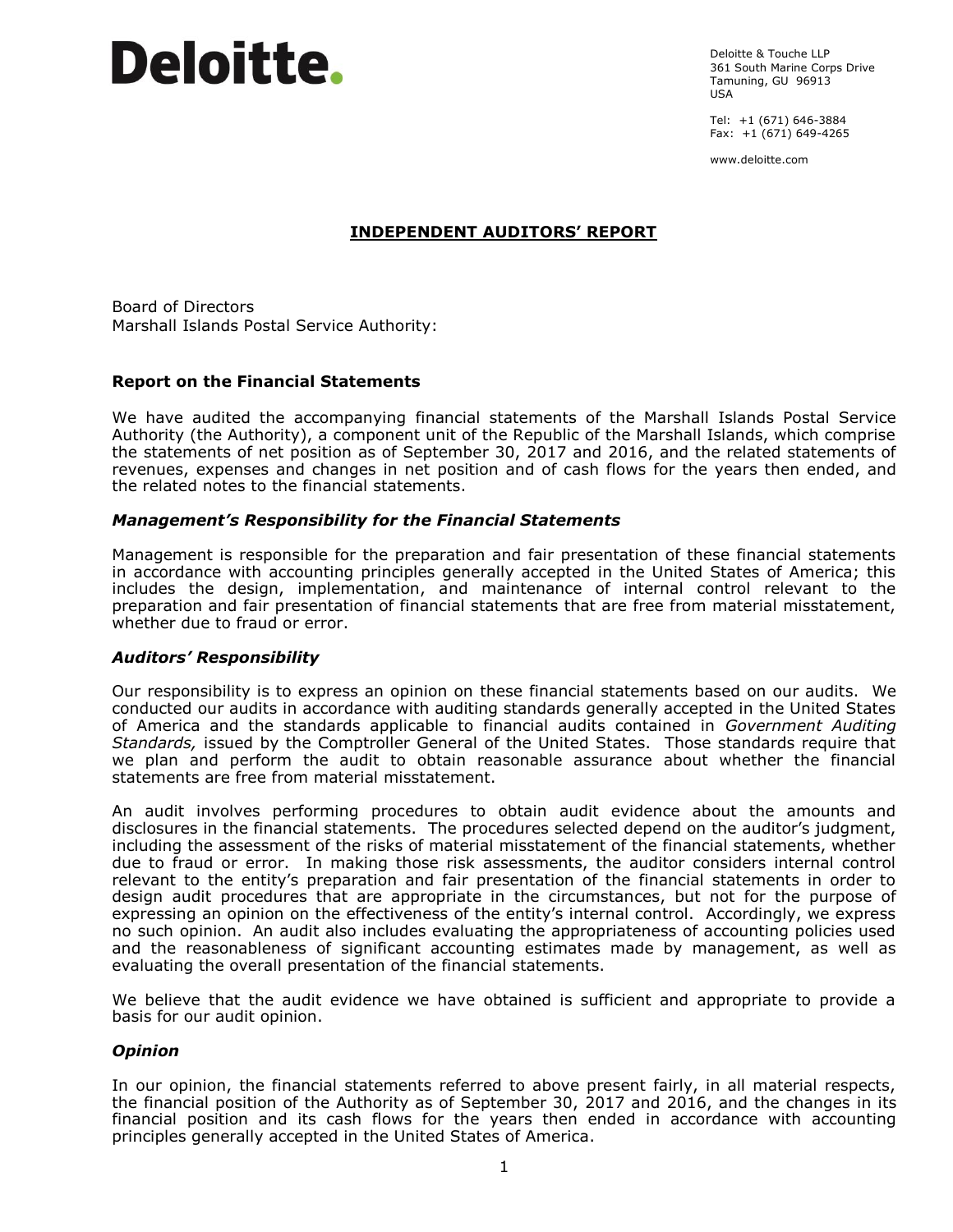# Deloitte.

# *Emphasis-of-Matters*

# *Royalties Receivable*

As discussed in Note 3 to the financial statements, the Authority is currently negotiating with a contractor to determine the ultimate collectibility of royalties receivable. Our opinion is not modified with respect to this matter.

# *Restatement*

As discussed in Note 10 to the financial statements, the 2016 financial statements have been restated to correct an error. Our opinion is not modified with respect to this matter.

# *Other Matters*

# *Required Supplementary Information*

Accounting principles generally accepted in the United States of America require that the management's discussion and analysis on pages 3 to 7 be presented to supplement the financial statements. Such information, although not a part of the financial statements, is required by the Governmental Accounting Standards Board who considers it to be an essential part of financial reporting for placing the financial statements in an appropriate operational, economic, or historical context. We have applied certain limited procedures to the required supplementary information in accordance with auditing standards generally accepted in the United States of America, which consisted of inquiries of management about the methods of preparing the information and comparing the information for consistency with management's responses to our inquiries, the financial statements, and other knowledge we obtained during our audit of the financial statements. We do not express an opinion or provide any assurance on the information because the limited procedures do not provide us with sufficient evidence to express an opinion or provide any assurance.

# *Other Information*

Our audits were conducted for the purpose of forming an opinion on the financial statements as a whole. The Other Supplementary Information listed in the accompanying table of contents is presented for purposes of additional analysis and is not a required part of the financial statements. Such information is the responsibility of management and was derived from and relates directly to the underlying accounting and other records used to prepare the financial statements. The information has been subjected to the auditing procedures applied in the audit of the financial statements and certain additional procedures, including comparing and reconciling such information directly to the underlying accounting and other records used to prepare the financial statements or to the financial statements themselves, and other additional procedures in accordance with auditing standards generally accepted in the United States of America. In our opinion, the other supplementary information is fairly stated, in all material respects, in relation to the financial statements as a whole.

# **Other Reporting Required by** *Government Auditing Standards*

In accordance with *Government Auditing Standards*, we have also issued our report dated December 11, 2017 on our consideration of the Authority's internal control over financial reporting and on our tests of its compliance with certain provisions of laws, regulations, contracts, and grant agreements and other matters. The purpose of that report is to describe the scope of our testing of internal control over financial reporting and compliance and the results of that testing, and not to provide an opinion on internal control over financial reporting or on compliance. That report is an integral part of an audit performed in accordance with *Government Auditing Standards* in considering the Authority's internal control over financial reporting and compliance.

December 11, 2017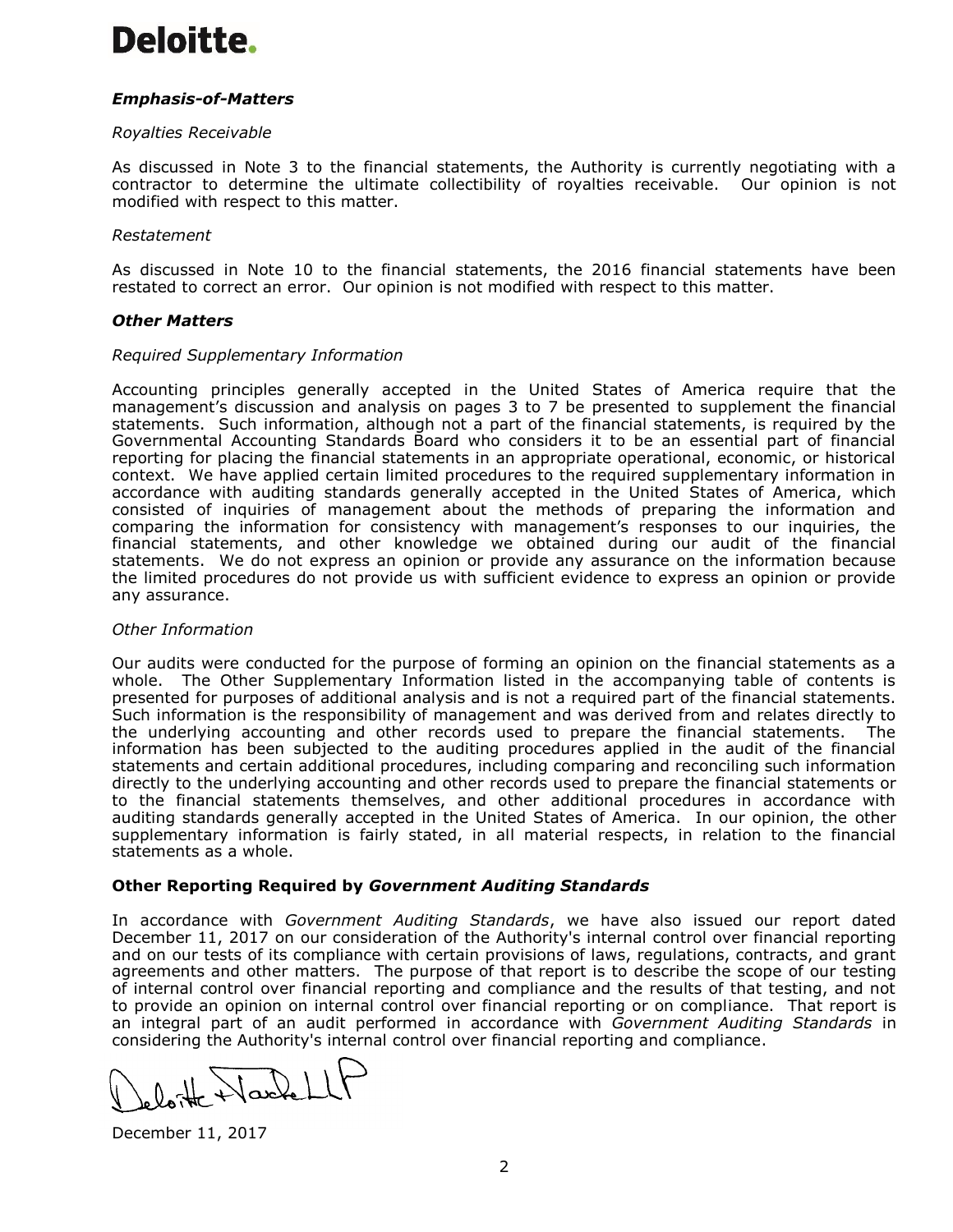Management's Discussion and Analysis Years Ended September 30, 2017 and 2016

As management of the Marshall Islands Postal Service Authority (the Authority), we offer readers of the Authority's financial statements this narrative overview and analysis of the financial activities of the Authority for the fiscal year ending September 30, 2017. We encourage the readers to consider the information presented here in conjunction with additional information that we have furnished in the Authority's financial statements, which follow this narrative.

The Authority was created by the Postal Service Act of 1983 for the purpose of establishing an effective and efficient postal service for the Republic. The operations of the Authority were accounted for as a separate fund within the Government of the Republic of the Marshall Islands (RepMar) Ministry of Finance. Effective October 1, 2008, the Authority established a separate bank account outside of RepMar's Treasury for the purpose of receiving and disbursing funds in accordance with the Postal Service Fund (Amendment) Act of 2007.

# **FINANCIAL HIGHLIGHTS**

- The assets of the Authority exceeded its liabilities at the close of business for the year by \$666,133 (net position) increasing by \$284,928 from \$381,205, as restated, in the prior year.
- Management determined that prior year postal box rental receivables, net were understated by \$47,735. Accordingly, beginning net position has been restated for this error. Refer to Note 10 for additional information on the restatement.
- As of the close of business on September 30, 2017, the Authority recorded \$632,125 in revenues. Most of these derived from revenues generated from stamp sales and postal box rentals, which account for 75% and 15%, respectively, (or 90%) of total revenue recorded during the year. On the other hand, the Authority incurred various expenses, which are directly and indirectly related to the provision of domestic and international mail services, and which totaled \$636,090. These expenses were funded by the operating revenues generated by the Authority.

# **OVERVIEW OF FINANCIAL STATEMENTS**

This discussion and analysis is intended to serve as an introduction to the Authority's basic financial statements. The Authority's financial statements are comprised of four (4) components: 1) Statement of Net position, 2) Statement of Revenues, Expenses and Changes in Net Position, 3) Statement of Cash Flows, and 4) Notes to the Financial Statements.

The Authority, like other government agencies, uses fund accounting to ensure and demonstrate compliance with finance-related requirements. The Authority is comprised of a single proprietary fund. A proprietary fund operates by charging its customer a fee for the service provided (operating revenue), like a typical business enterprise. A proprietary fund may also receive revenue from government agencies as grants or support (non-operating revenue). These financial statements are designed to provide readers with a broad overview of the Authority's finances, in a matter similar to a private-sector business.

**The Statements of Net Position** present information on all of the Authority's assets and liabilities, with the different between the two reported as net position. Over time, increases or decreases in net position may serve as a useful indicator of whether the financial position of the Authority is improving or deteriorating. The statements of net position can be found on page 8.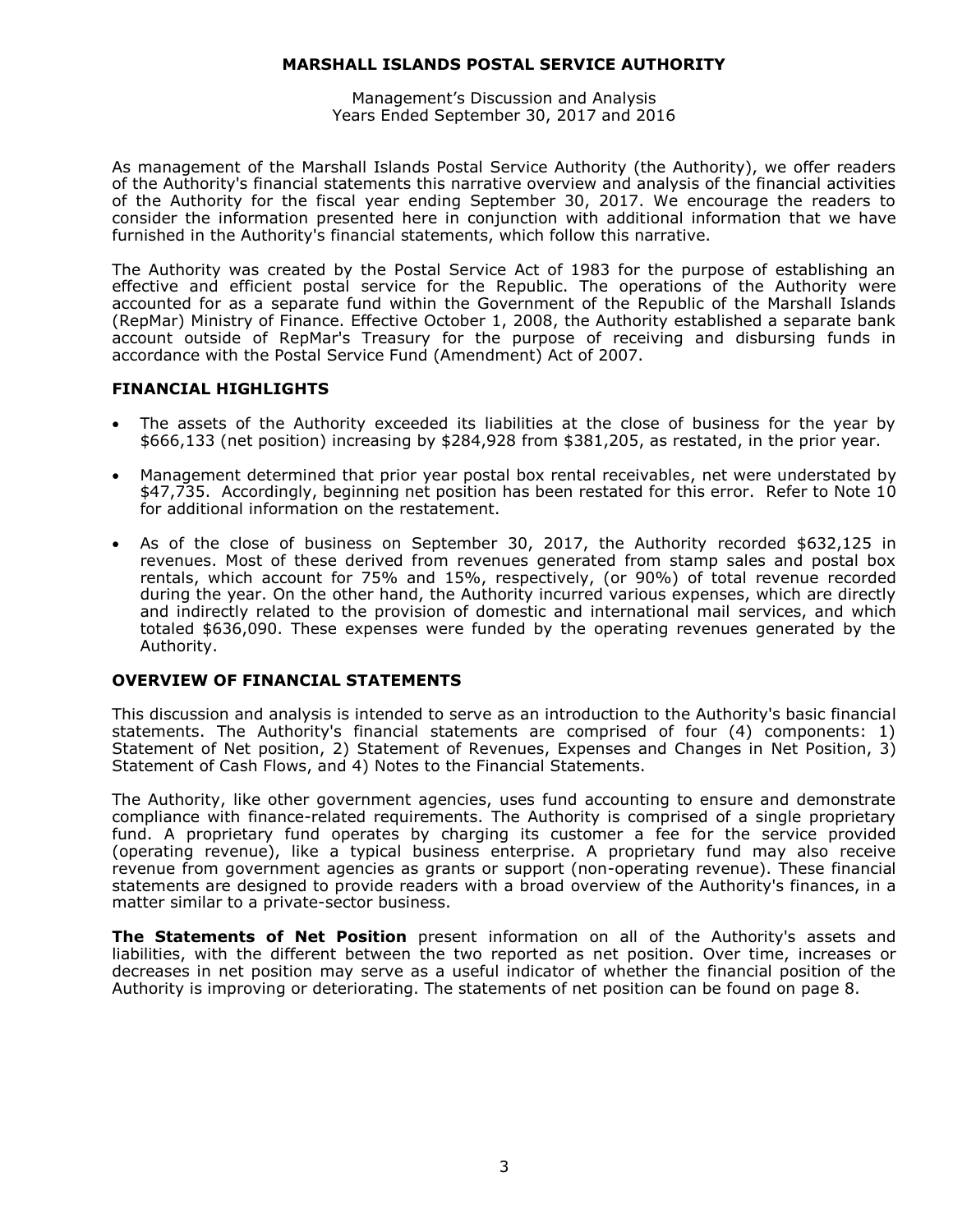Management's Discussion and Analysis Years Ended September 30, 2017 and 2016

**The Statements of Revenues, Expenses, and Changes in Net Position** present information showing how the Authority's net position changed during the fiscal year. All changes in net position are reported as soon as the underlying event giving rise to the change occurs, regardless of the timing of the related cash flows. Thus, revenues and expenses are reported in this statement for some items that will only result in cash flows in future fiscal periods (e.g. accounts receivable and accounts payable). The statements of revenues, expenses, and changes in net position can be found on page 9.

**The Statement of Cash Flows** present information showing how the Authority's cash increased or decreased during the year. Cash is received and used in three ways: operating activities, capital and non-capital financing activities, and investing activities. The statements of cash flows can be found on page 10.

**The Notes to the Financial Statements** provide additional information that are essential to a full understanding of the data provided in the basic financial statements. The notes to the financial statements can be found commencing on page 11.

# **Financial Analysis**

# **Net Position**

Net position may serve over time as a useful indicator of a governmental entity's financial position. The summary Statements of Net Position below were prepared to give insight on the Authority's resources, liabilities, and net position. At the close of business on September 30, 2017, the Authority's assets exceeded its liabilities by \$666,133, which is comprised of unrestricted net position of \$590,119 and net investment in capital assets of \$76,014. Accordingly, this means that there are unrestricted assets available to be used to finance the day-to-day operation of the Authority.

# Summary Statements of Net Position

|                                                                   | 2017                 | 2016<br>(As Restated) | 2015<br>(As Restated) |
|-------------------------------------------------------------------|----------------------|-----------------------|-----------------------|
| Assets:<br>Current and other assets<br>Capital assets             | \$823,261<br>76,014  | \$551,012<br>65,332   | \$502,510<br>49,763   |
| Total assets                                                      | <u>899,275</u><br>\$ | \$616,344             | \$552,273             |
| Liabilities:<br>Current and other liabilities                     | \$233,142            | 235,139<br>\$         | 233,938<br>\$         |
| Net Position:<br>Net investment in capital assets<br>Unrestricted | 76,014<br>590,119    | 65,332<br>315,873     | 49,763<br>268,572     |
| Total net position                                                | 666,133              | 381,205               | 318,335               |
|                                                                   | 899,275              | 616,344<br>\$         | 552,273<br>\$         |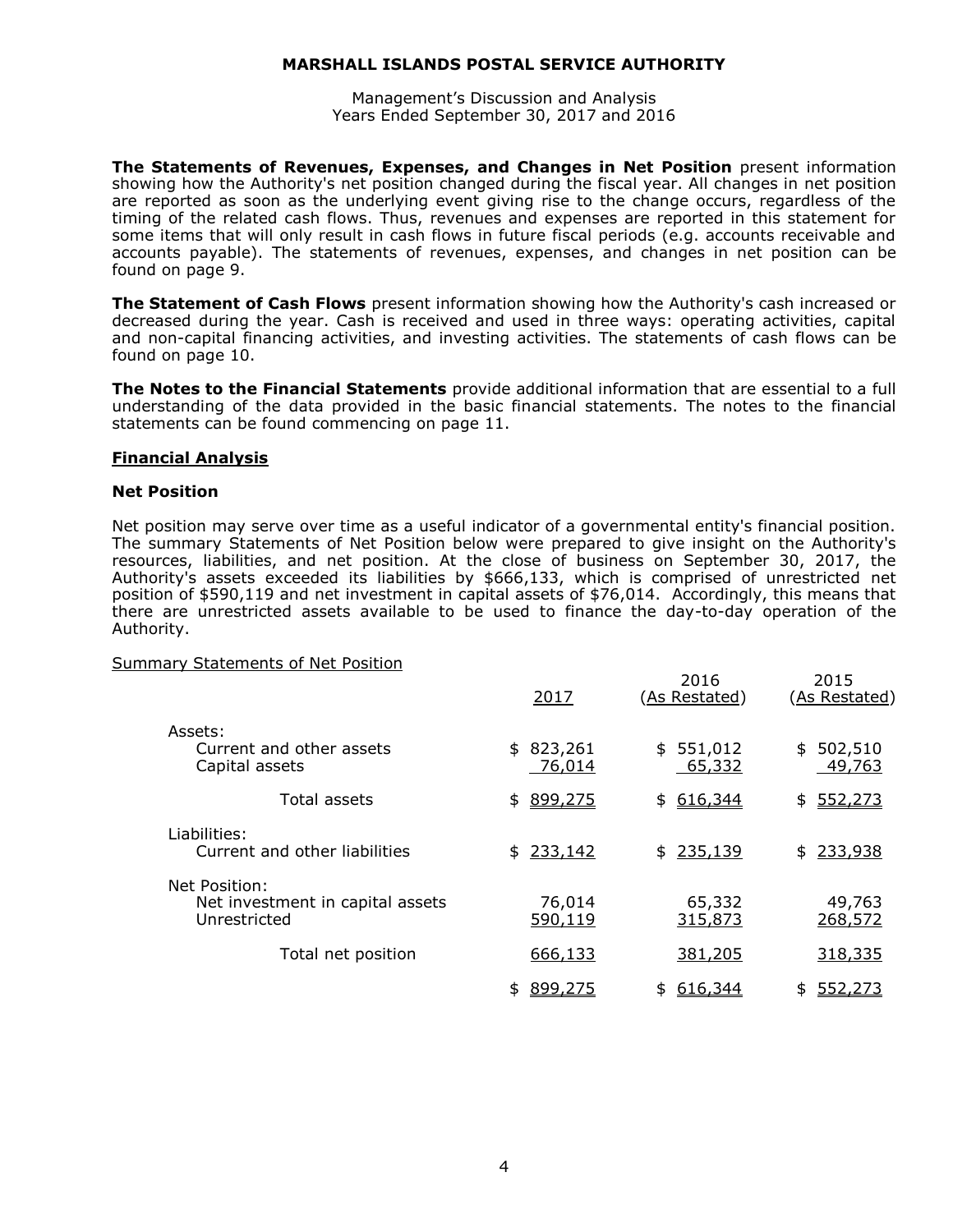Management's Discussion and Analysis Years Ended September 30, 2017 and 2016

# **Changes in Net Position**

Current year activities resulted in a positive net position of the Authority of \$284,928. The summary Statement of Revenues, Expenses, and Changes in Net Position below were prepared to show the net positiont calculation for the year.

Summary Statements of Revenues, Expenses, and Changes in Net Position

|                                          | 2017                     | (As Restated) | 2016               | 2015<br><u>(As Restated)</u> |
|------------------------------------------|--------------------------|---------------|--------------------|------------------------------|
| Operating revenues<br>Operating expenses | \$<br>606,653<br>636,090 | \$            | 543,433<br>585,824 | \$<br>546,795<br>532,027     |
| Operating income (loss)                  | (29,437)                 |               | (42, 391)          | 14,768                       |
| Non-operating revenues                   | 314,365                  |               | 105,261            | <u>107,841</u>               |
| Changes in net position                  | 284,928                  |               | 62,870             | 122,609                      |
| Net position $-$ beginning               | 381,205                  |               | 318,335            | <u>195,726</u>               |
| Net position $-$ ending                  | \$<br>666,133            | \$            | 381,205            | \$<br>318,335                |

The Authority's revenues reported at the end of the year amounted to \$606,653. Approximately 90% or \$570,969 of the Authority's revenue generated during the year comes from stamp sales and postal box rental fees, which accounts for 75% and 15%, respectively, of the total of \$632,125 earned during the year. The chart below was prepared to describe the composition of the Authority's revenue sources for 2017.

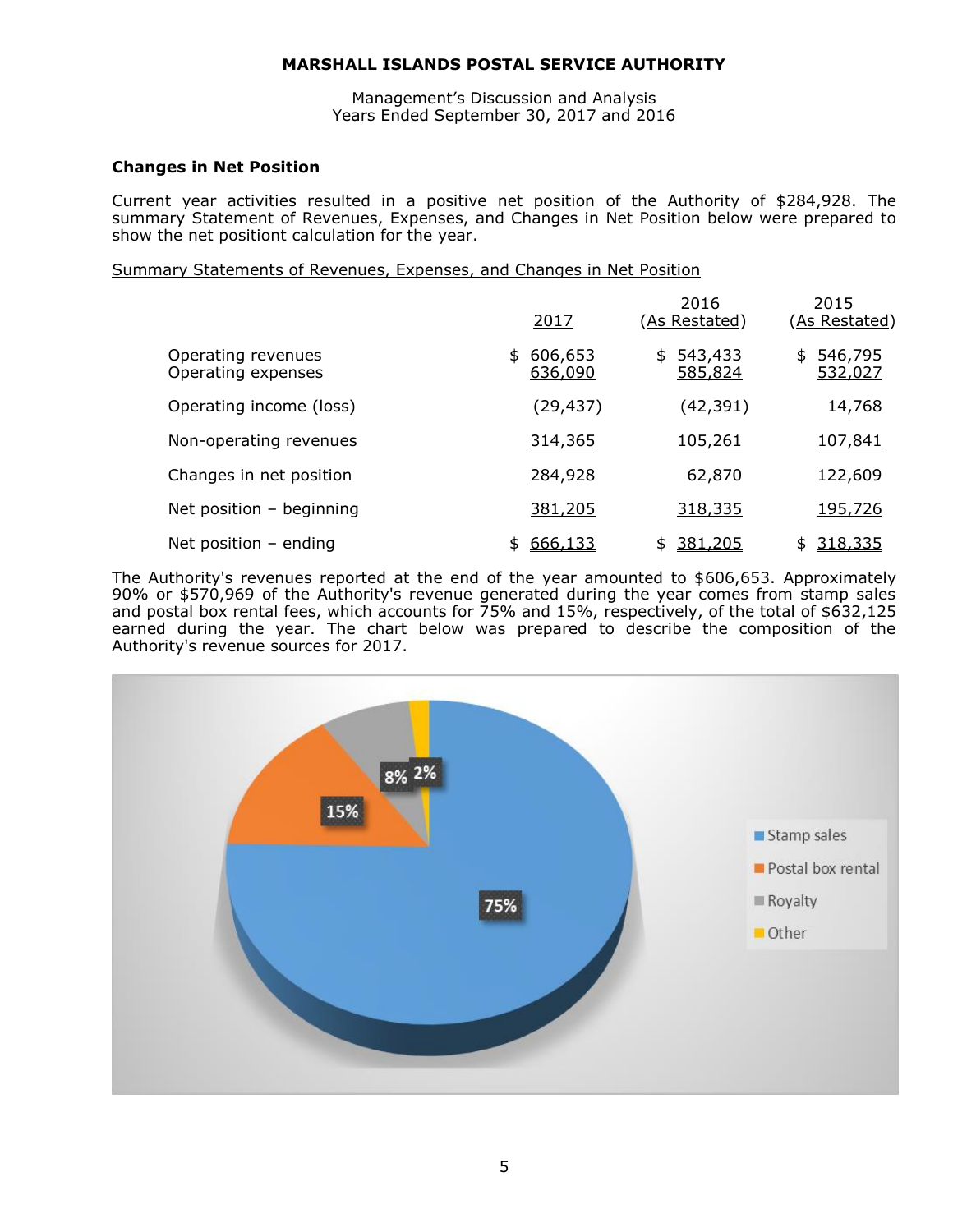Management's Discussion and Analysis Years Ended September 30, 2017 and 2016

# **Revenue Sources**

The major source of revenue of the Authority is the sale of stamps for domestic and international mail. As indicated below, stamp sales have increased by 1% from FY2015 to FY2016 and 13% from FY2016 to FY2017. The primary reason for this increase is the return of the domestic status in November 2007 by the United States Postal Service, the addition of 770 new PO boxes for both Uliga and Airport Stations, 100 new PO boxes at Jabor Jaluit Post Office, and the excellent services provided.

|                                                       | 2017                                    | <u> 2016</u>                            | 2015                                          |
|-------------------------------------------------------|-----------------------------------------|-----------------------------------------|-----------------------------------------------|
| Stamp sales<br>Postal box rental<br>Royalty<br>Others | \$476,151<br>94,818<br>50,000<br>11,156 | \$419,563<br>89,617<br>50,000<br>12,236 | \$418,020<br>88,863<br>50,005<br><u>7,855</u> |
|                                                       | \$632,125                               | \$571,416                               | \$ 564,743                                    |

# **Expense Distribution**

Total costs incurred as of the close of business on September 30, 2017 were \$636,090. Of this amount, the Authority incurred \$378,626 and \$49,034, respectively, for salaries for employees and building rental. These expense line items account for 67% of the total expenses of \$636,090 incurred during the year.

The graph below was prepared to describe the expense distribution of the Authority during the year.



# **Capital Assets and Debt**

During the year, the Authority purchased various equipment and other capital assets at a cost of approximately \$42,563. For additional information concerning capital assets, please refer to Note 4 of the accompanying financial statements.

Marshall Islands Postal Service Authority did not incur any long-term debt or have any outstanding debt at the end of the fiscal year.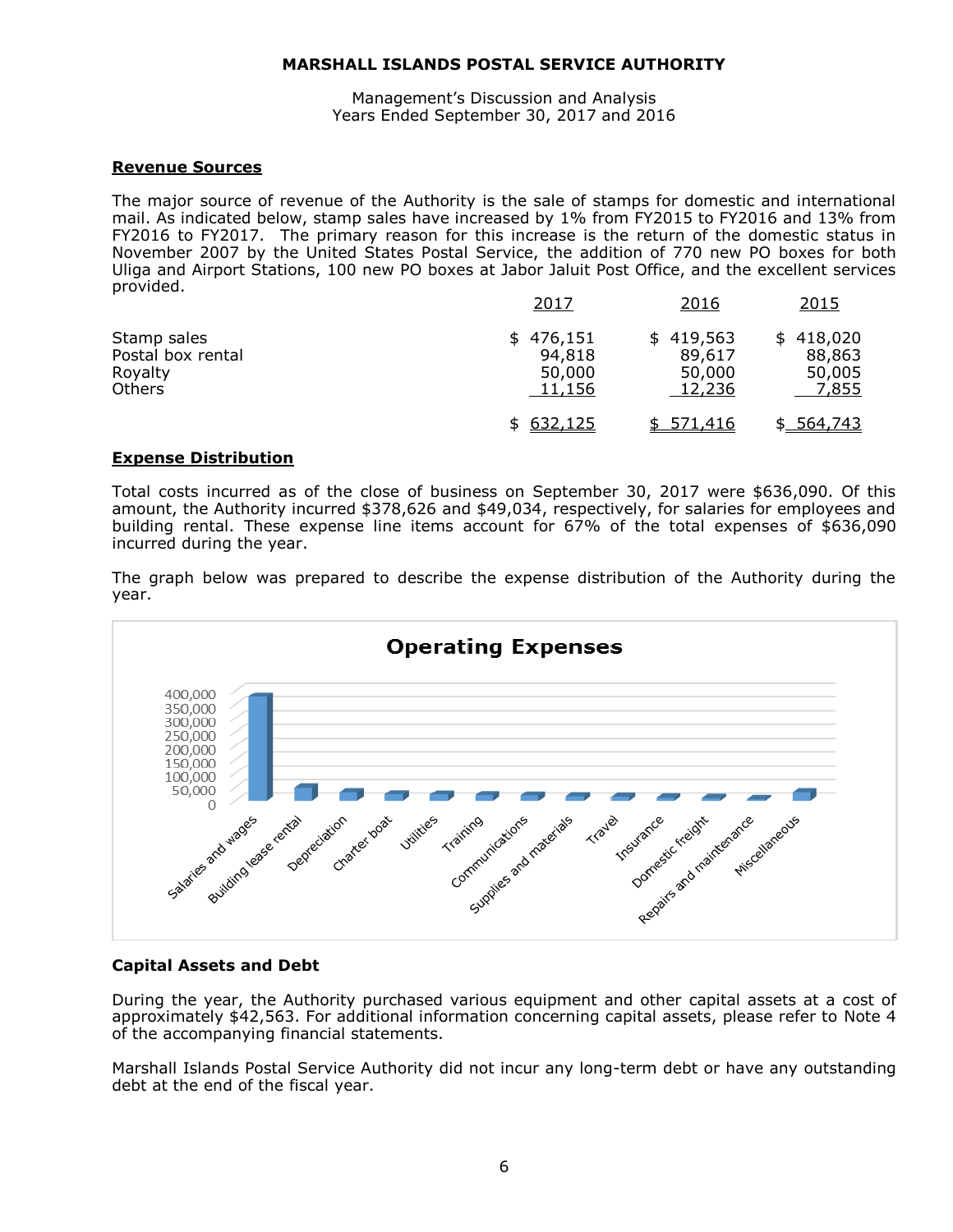Management's Discussion and Analysis Years Ended September 30, 2017 and 2016

# **ECONOMIC OUTLOOK**

Marshall Islands Postal Service Authority plays an important role to provide the excellent services to the people who are either sending or receiving their mail.

With commitment and striving for excellence, MIPSA continues to improve its customer services with added new post office substations at the Amata International Airport and Jabor Jaluit Atoll amongst other initiatives.

Compared to previous years, revenue collections have increased significantly.

|                           |        | Unaudited |        | Audited |  | Audited |  | Audited |  | Audited |  | Audited |  | Audited |  | Audited |  | Audited |  | Audited |
|---------------------------|--------|-----------|--------|---------|--|---------|--|---------|--|---------|--|---------|--|---------|--|---------|--|---------|--|---------|
| <b>Operating Revenues</b> | FY2008 |           | FY2009 | FY2010  |  | FY2011  |  | FY2012  |  | FY2013  |  | FY2014  |  | FY2015  |  | FY2016  |  | FY2017  |  |         |
| StampSales                |        | 180,245   |        | 211.869 |  | 242.442 |  | 282.936 |  | 294,575 |  | 345,928 |  | 368.786 |  | 418,020 |  | 419.563 |  | 476151  |
| Postal Box Rentals        |        | 73,748    |        | 56,602  |  | 75,234  |  | 65,820  |  | 81,442  |  | 67,224  |  | 86,204  |  | 88,863  |  | 89,617  |  | 94,818  |
| Postage Meters            |        | 33,539    |        | 46.750  |  | 47,015  |  | 39.420  |  | 25,660  |  |         |  | $\sim$  |  |         |  |         |  |         |
| Royalty                   |        | -         |        | $\sim$  |  | 26.838  |  | 53.246  |  | 59.895  |  | 60,872  |  | 61.222  |  | 50.005  |  | 50,000  |  | 50,000  |
| Others                    |        | 15.556    |        | 10.743  |  | 14.899  |  | 16,882  |  | 10.018  |  | 19,317  |  | 11.101  |  | 7,855   |  | 12,236  |  | 11,156  |
|                           |        | 303,088   |        | 325,964 |  | 406,428 |  | 458,304 |  | 471,590 |  | 493,341 |  | 527,313 |  | 564.743 |  | 571,416 |  | 632,125 |



With the philosophy for commitment and strive for excellence, public trust, and high standard of accountability by the board of directors and the management, MIPSA continues to contribute and assist the economic development of the Marshall Islands.

Management's Discussion and Analysis for the year ended September 30, 2016 is set forth in MIPSA's report on the audit of financial statements, which is dated December 14, 2016. That Management's Discussion and Analysis explains the major factors impacting 2016 financial statements and can be obtained from MIPSA's Administrator via the contact information below.

# **REQUEST FOR INFORMATION**

The Financial report is designed to provide a general overview of the Authority's finances for all those with an interest in the Post Office's finances. Questions concerning any of the information provided in this report or request for additional financial information should be addressed to the Postmaster General, Post Office, Majuro, MH 96960.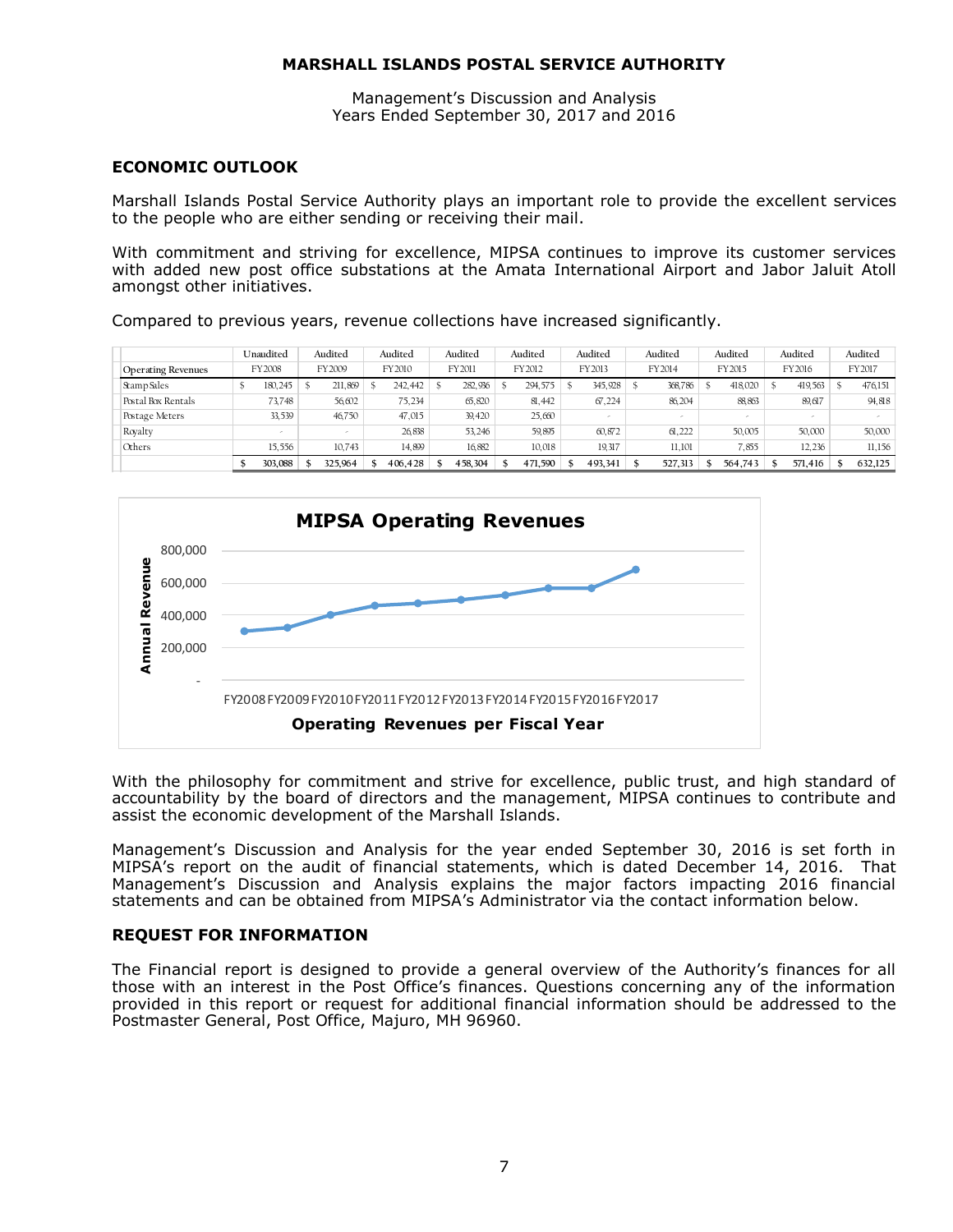# Statements of Net Position September 30, 2017 and 2016

|                                                      |           |               | 2016          |
|------------------------------------------------------|-----------|---------------|---------------|
| <b>ASSETS</b>                                        | 2017      |               | (As Restated) |
| Current assets:                                      |           |               |               |
| Cash<br>\$                                           | 740,223   | \$            | 398,512       |
| Receivables:                                         |           |               |               |
| Postal box rental                                    | 97,620    |               | 128,751       |
| Royalties                                            | 56,359    |               | 22,209        |
| Due from RepMar                                      |           |               | 26,313        |
| Other                                                |           |               | 13,379        |
|                                                      | 153,979   |               | 190,652       |
| Less allowance for doubtful accounts                 | (99, 867) |               | (63,905)      |
|                                                      | 54,112    |               | 126,747       |
| Inventory                                            | 18,540    |               | 15,099        |
| Prepaid expenses                                     | 10,386    |               | 10,654        |
| Total current assets                                 | 823,261   |               | 551,012       |
| Capital assets, net                                  | 76,014    |               | 65,332        |
| \$                                                   | 899,275   | \$            | 616,344       |
| LIABILITIES AND NET POSITION                         |           |               |               |
| <b>Current liabilities:</b>                          |           |               |               |
| Accounts payable<br>\$                               | 5,082     | - \$          | 2,323         |
| Lease rental payable                                 | 143,431   |               | 143,431       |
| Payable to affiliates                                | 22,579    |               | 19,864        |
| Accrued payroll and bonuses                          | 24,338    |               | 26,768        |
| Accrued annual leave payable                         | 5,895     |               | 7,547         |
| Unearned income                                      | 22,199    |               | 22,892        |
| Total current liabilities                            | 223,524   |               | 222,825       |
| Accrued annual leave payable, net of current portion | 9,618     |               | 12,314        |
| <b>Total liabilities</b>                             | 233,142   |               | 235,139       |
| Commitments and contingency                          |           |               |               |
| Net position:                                        |           |               |               |
| Net investment in capital assets                     | 76,014    |               | 65,332        |
| Unrestricted                                         | 590,119   |               | 315,873       |
| Total net position                                   | 666,133   |               | 381,205       |
| \$                                                   | 899,275   | $\frac{1}{2}$ | 616,344       |

See accompanying notes to financial statements.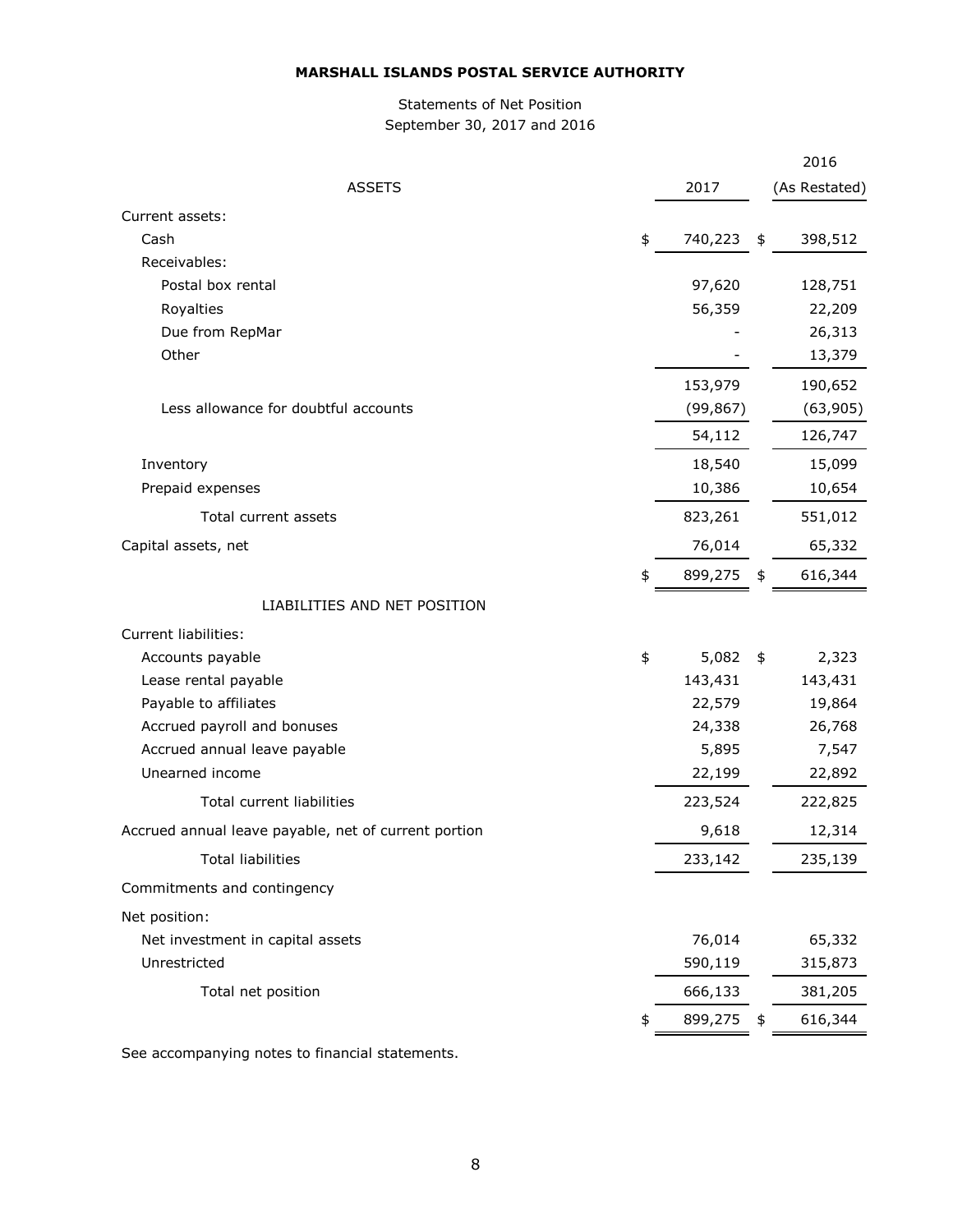# Statements of Revenues, Expenses, and Changes in Net Position Years Ended September 30, 2017 and 2016

|                                                           | 2017          | 2016          |
|-----------------------------------------------------------|---------------|---------------|
| Operating revenues:                                       |               |               |
| Stamp sales                                               | \$<br>476,151 | \$<br>419,563 |
| Postal box rentals                                        | 94,818        | 89,617        |
| Royalty                                                   | 50,000        | 50,000        |
| Other                                                     | 11,156        | 12,236        |
| Total operating revenues                                  | 632,125       | 571,416       |
| Less provision for uncollectible accounts                 | (25, 472)     | (27, 983)     |
|                                                           | 606,653       | 543,433       |
| Operating expenses:                                       |               |               |
| Salaries, wages and employee benefits                     | 378,626       | 368,429       |
| Building lease rental                                     | 49,034        | 49,595        |
| Depreciation                                              | 31,881        | 23,945        |
| Charter boat                                              | 23,986        |               |
| Utilities                                                 | 23,180        | 23,312        |
| Training                                                  | 21,123        | 13,961        |
| Communications                                            | 19,581        | 19,132        |
| Supplies and materials                                    | 16,359        | 11,651        |
| Travel                                                    | 14,616        | 1,744         |
| Insurance                                                 | 11,010        | 8,614         |
| Domestic freight                                          | 9,377         | 12,365        |
| Repairs and maintenance                                   | 5,310         | 10,816        |
| Miscellaneous                                             | 32,007        | 42,260        |
| Total operating expenses                                  | 636,090       | 585,824       |
| Operating loss                                            | (29, 437)     | (42, 391)     |
| Nonoperating income:                                      |               |               |
| Contributions from RepMar                                 | 314,365       | 105,261       |
| Change in net position                                    | 284,928       | 62,870        |
| Net position at beginning of year, as previously reported | 381,205       | 270,600       |
| Prior period adjustment (Note 10)                         |               | 47,735        |
| Net position at beginning of year, as restated            | 381,205       | 318,335       |
| Net position at end of year                               | \$<br>666,133 | \$<br>381,205 |
|                                                           |               |               |

See accompanying notes to financial statements.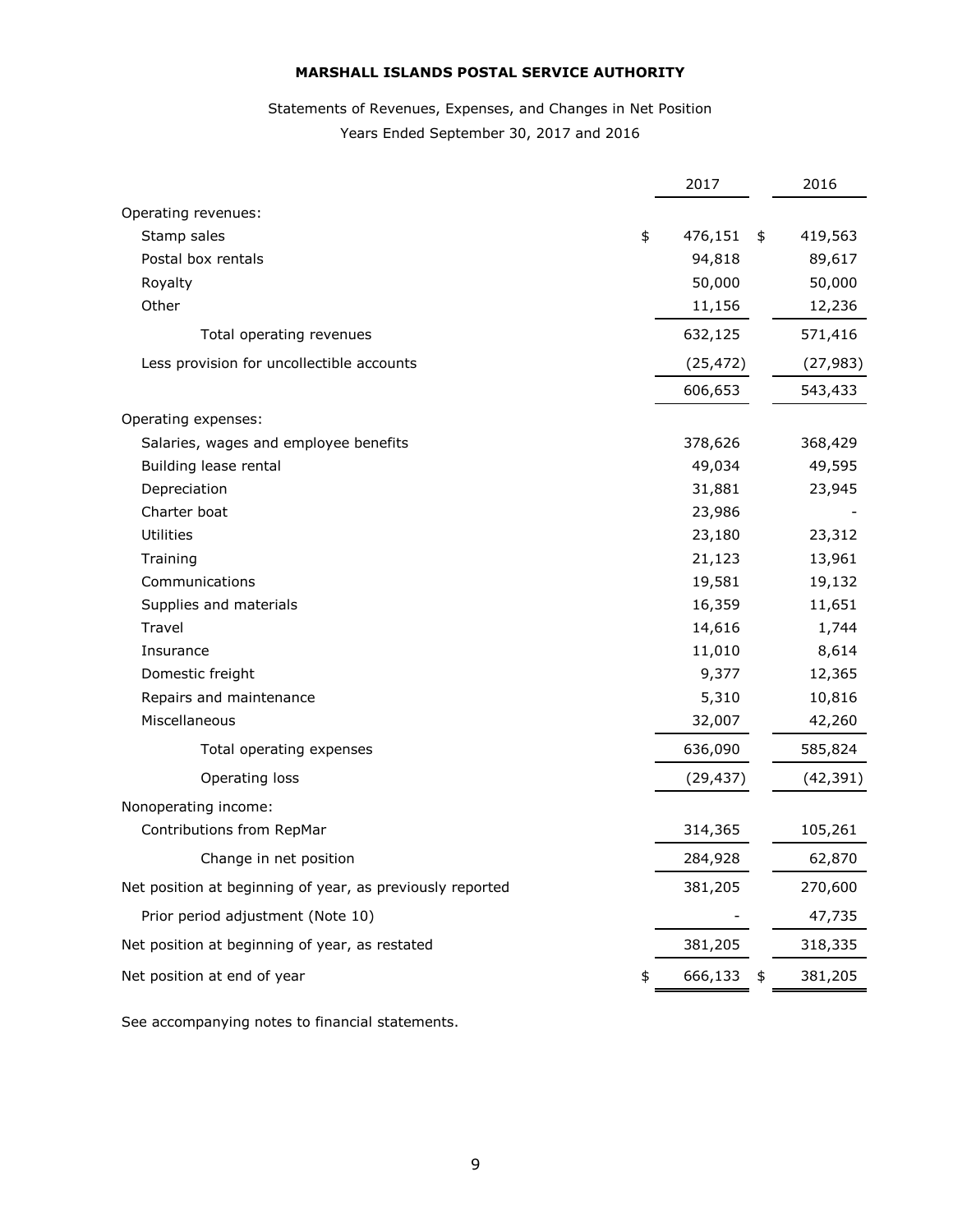# Statements of Cash Flows Years Ended September 30, 2017 and 2016

|                                                                             | 2017                 | 2016           |
|-----------------------------------------------------------------------------|----------------------|----------------|
| Cash flows from operating activities:                                       |                      |                |
| Cash received from customers                                                | \$<br>652,282        | \$<br>545,229  |
| Cash payments to suppliers for goods and services                           | (225, 997)           | (190, 511)     |
| Cash payments to employees for services                                     | (382, 689)           | (361, 047)     |
| Net cash provided by (used for) operating activities                        | 43,596               | (6, 329)       |
| Cash flows from noncapital financing activity:                              |                      |                |
| Contributions from RepMar                                                   | 340,678              | 105,261        |
| Cash flows from capital and related financing activity:                     |                      |                |
| Acquisition of capital assets                                               | (42, 563)            | (19, 514)      |
| Net change in cash                                                          | 341,711              | 79,418         |
| Cash at beginning of year                                                   | 398,512              | 319,094        |
| Cash at end of year                                                         | \$<br>740,223        | \$<br>398,512  |
| Reconciliation of operating loss to net cash used for operating activities: |                      |                |
| Operating loss                                                              | \$<br>$(29, 437)$ \$ | (42, 391)      |
| Adjustments to reconcile operating loss to net cash provided by             |                      |                |
| (used for) operating activities:                                            |                      |                |
| Depreciation                                                                | 31,881               | 23,945         |
| Provision for uncollectible accounts                                        | 25,472               | 27,983         |
| (Increase) decrease in assets:<br>Receivables                               | 20,850               |                |
|                                                                             |                      | (26, 525)      |
| Inventory                                                                   | (3, 441)             | 5,029          |
| Prepaid expenses                                                            | 268                  | 4,429          |
| Increase (decrease) in liabilities:                                         |                      |                |
| Accounts payable                                                            | 2,759                | (6, 519)       |
| Payable to affiliates                                                       | 2,715                | 6,573          |
| Accrued payroll                                                             | (4,348)              | 5,510          |
| Accrued annual leave payable                                                | (2, 430)             | (4,701)        |
| Unearned income                                                             | (693)                | 338            |
| Net cash provided by (used for) operating activities                        | \$<br>43,596         | \$<br>(6, 329) |
| Summary disclosure of noncash activity:                                     |                      |                |
| Capital assets                                                              | \$                   | \$<br>20,000   |
| Deposit on vehicle                                                          |                      | (20,000)       |
|                                                                             | \$                   | \$             |
|                                                                             |                      |                |

See accompanying notes to financial statements.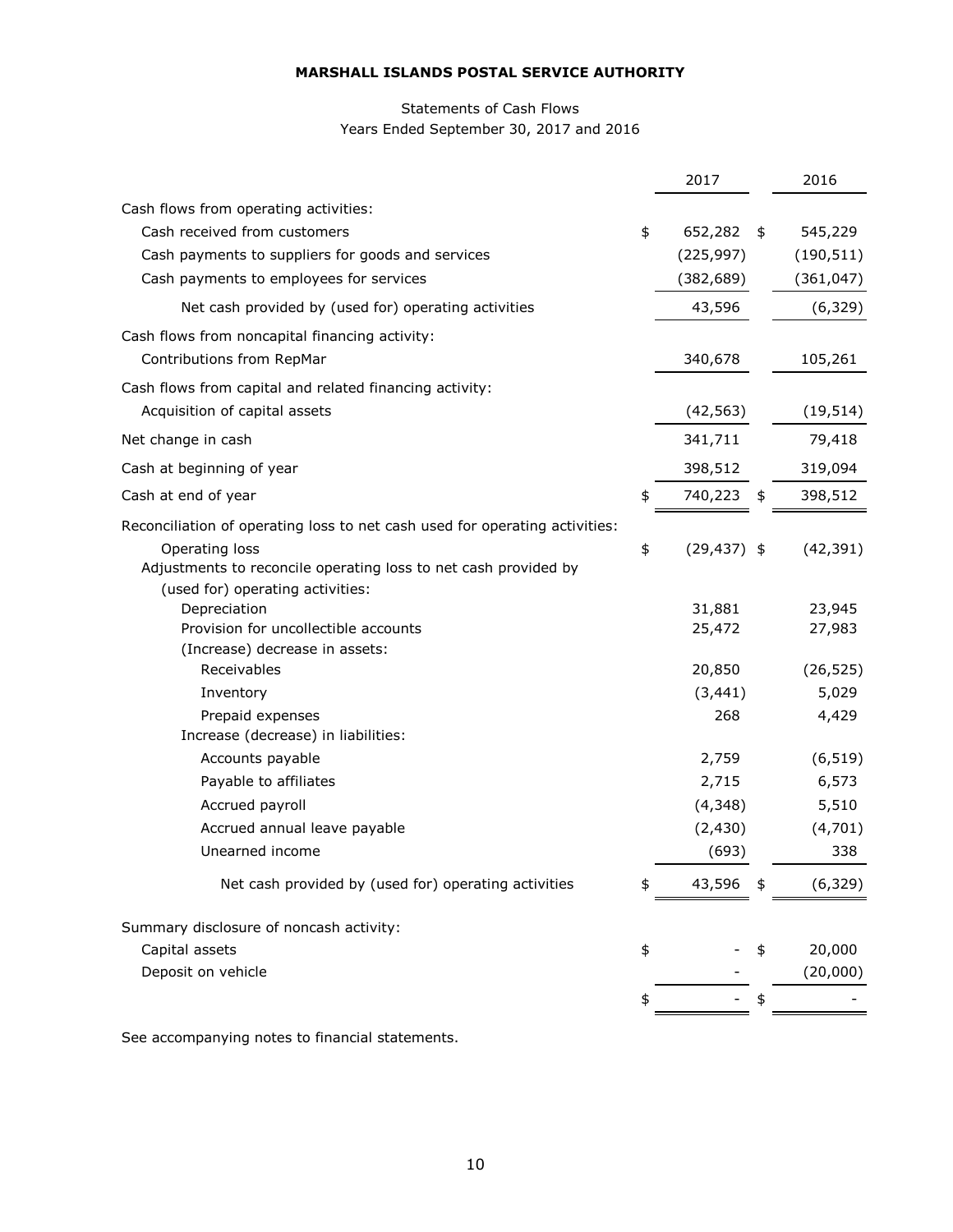Notes to Financial Statements September 30, 2017 and 2016

# (1) Organization

The Marshall Islands Postal Service Authority (the "Authority"), a component unit of the Republic of the Marshall Islands (RepMar), was created by the Postal Service Act of 1983 for the purpose of establishing an effective and efficient postal service for the Republic. The Authority provides both domestic and international mail services from five service outlets the Uliga, Delap and Airport postal stations located on Majuro Atoll, the Ebeye postal station located on Kwajalein Atoll, and the Jabor postal station located on Jaluit Atoll.

The operations of the Authority were accounted for as a separate fund within RepMar's Ministry of Finance. Effective October 1, 2008, the Authority established a separate bank account outside of RepMar's Treasury for the purpose of receiving and disbursing funds in accordance with the Postal Service Fund (Amendment) Act of 2007. Accordingly, the accompanying financial statements relate solely to those accounting records maintained by the Authority and do not incorporate any accounts related to the Authority's operations that may be accounted for by RepMar's Treasury or any of RepMar's other branches, departmental units or component units.

The Authority is governed by a five-member Board of Directors appointed by the President of RepMar. The Board of Directors, in turn, is responsible for the appointment of the Postmaster General who oversees the day-to-day operations of the Authority. The Authority's financial statements are incorporated into the financial statements of RepMar as a component unit.

# (2) Summary of Significant Accounting Policies

GASB Statement No. 34, *Basic Financial Statements - and Management's Discussion and Analysis - for State and Local Governments*, as amended by GASB Statement No. 37, *Basic Financial Statements - Management's Discussion and Analysis - for State and Local Governments: Omnibus*, GASB Statement No. 38, *Certain Financial Statement Note Disclosures*, and GASB Statement No. 61, *The Financial Reporting Entity: Omnibus - an amendment of GASB Statements No. 14 and No. 34*, establish standards for external financial reporting for state and local governments and requires that resources be classified for accounting and reporting purposes into the following three net position categories:

- Net investment in capital assets capital assets, net of accumulated depreciation and outstanding principal balances of debt attributable to the acquisition, construction or improvement of those assets.
- Restricted net position whose use by the Authority is subject to externally imposed stipulations that can be fulfilled by actions of the Authority pursuant to those stipulations or that expire by the passage of time. The Authority has no restricted net position at September 30, 2017 and 2016.
- Unrestricted net position that is not subject to externally imposed stipulations. Unrestricted net position may be designated for specific purposes by action by management or the Board of Directors or may otherwise be limited by contractual agreements with outside parties.

# Estimates

The preparation of financial statements in conformity with accounting principles generally accepted in the United States of America (GAAP) requires management to make estimates and assumptions that affect the reported amounts of assets and deferred outflows of resources, liabilities and deferred inflows of resources, and disclosure of contingent assets and liabilities at the date of the financial statements and the reported amounts of revenues and expenses during the reporting period. Actual results could differ from those estimates.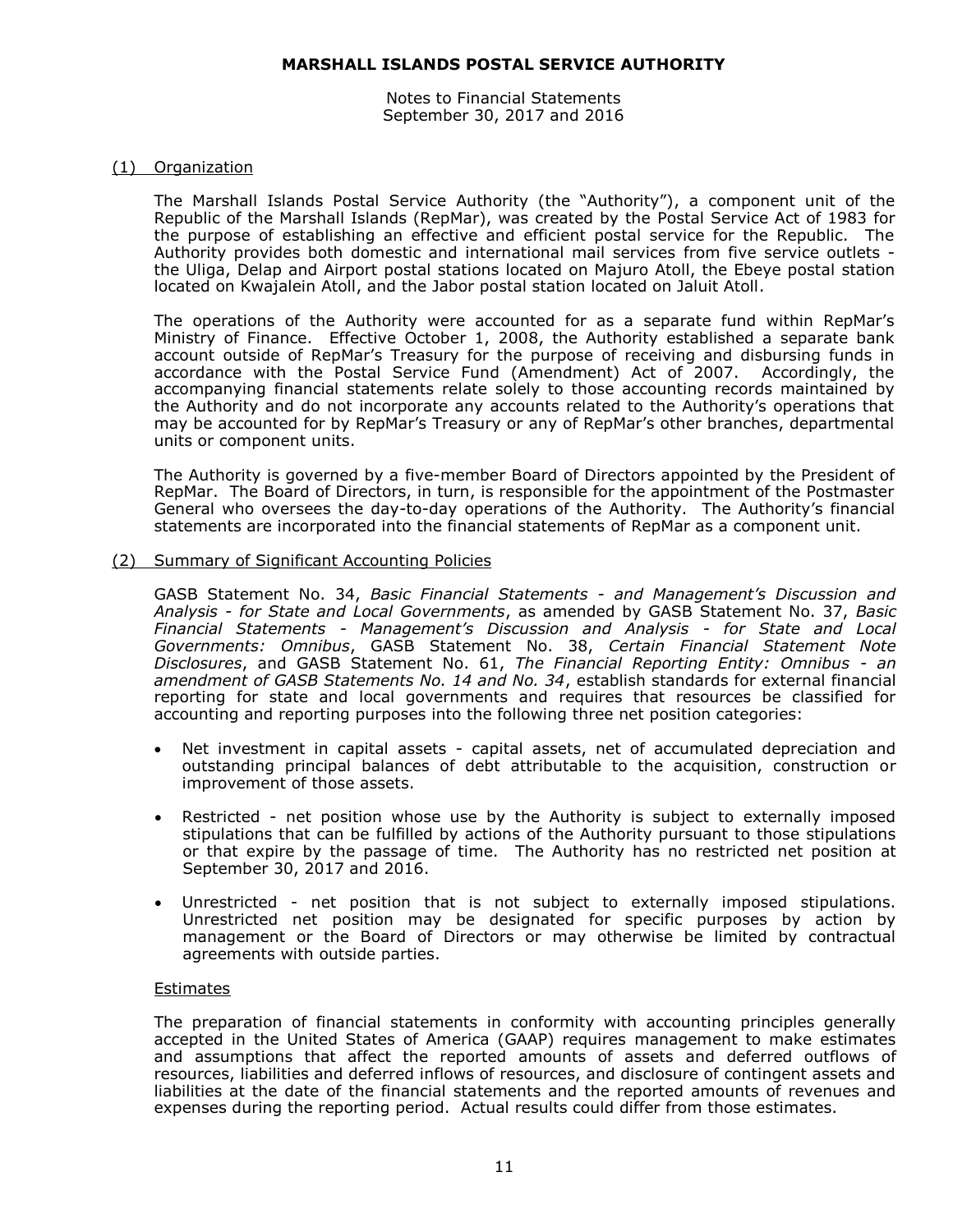Notes to Financial Statements September 30, 2017 and 2016

# (2) Summary of Significant Accounting Policies, Continued

#### Basis of Accounting

Proprietary funds are accounted for on a flow of economic resources measurement focus. With this measurement focus, all assets and liabilities associated with the operation of the fund are included in the statements of net position. Proprietary fund operating statements present increases and decreases in net position. The accrual basis of accounting is utilized by proprietary funds. Under this method, revenues are recorded when earned and expenses are recorded at the time liabilities are incurred. The Authority considers revenues and costs that are directly related to operations to be operating revenues and expenses. Revenues and expenses related to financing and other activities are reflected as nonoperating.

#### Cash

Custodial credit risk is the risk that in the event of a bank failure, the Authority's deposits may not be returned to it. Such deposits are not covered by depository insurance and are either uncollateralized or collateralized with securities held by the pledging financial institution or held by the pledging financial institution but not in the depositor-government's name. The Authority does not have a deposit policy for custodial credit risk.

For purposes of the statements of net position and cash flows, cash is defined as cash on hand and cash held in demand accounts. As of September 30, 2017 and 2016, the carrying amount of cash was \$740,223 and \$398,512, respectively, and the corresponding bank balances were \$756,288 and \$410,772, respectively. Of the bank balance amounts, \$188,064 and \$108,559, respectively, were maintained in a financial institution subject to Federal Deposit Insurance Corporation (FDIC) insurance. The remaining bank deposits of \$568,224 and \$302,213, respectively, were maintained in a financial institution not subject to depository insurance. The Authority does not require collateralization of its cash deposits; therefore, bank deposits in excess of FDIC insurance coverage are uncollateralized. Accordingly, these deposits are exposed to custodial credit risk.

# Receivables

All receivables are due from businesses and individuals located within the Republic of the Marshall Islands and are interest free and uncollateralized. The allowance for uncollectible accounts is stated at an amount which management believes will be adequate to absorb possible losses on accounts receivable that may become uncollectible based on evaluations of the collectability of these accounts and prior collection experience. The allowance is established through a provision for bad debts charged to current operations. Accounts are written off using the specific identification method.

#### Stamp Inventory

Stamp inventory consists of stamps purchased for resale and are valued at the lower of cost (first-in, first-out) or market value.

#### Fixed Assets

The Authority does not have a capitalization policy for fixed assets; however, items with a cost that equals or exceeds \$100 are generally capitalized at the time of acquisition. Depreciation is calculated using the straight-line method based on the estimated useful lives of the respective assets. The estimated useful lives of these assets are as follows:

| Motor vehicles                | 3 years |
|-------------------------------|---------|
| Other furniture and equipment | 5 years |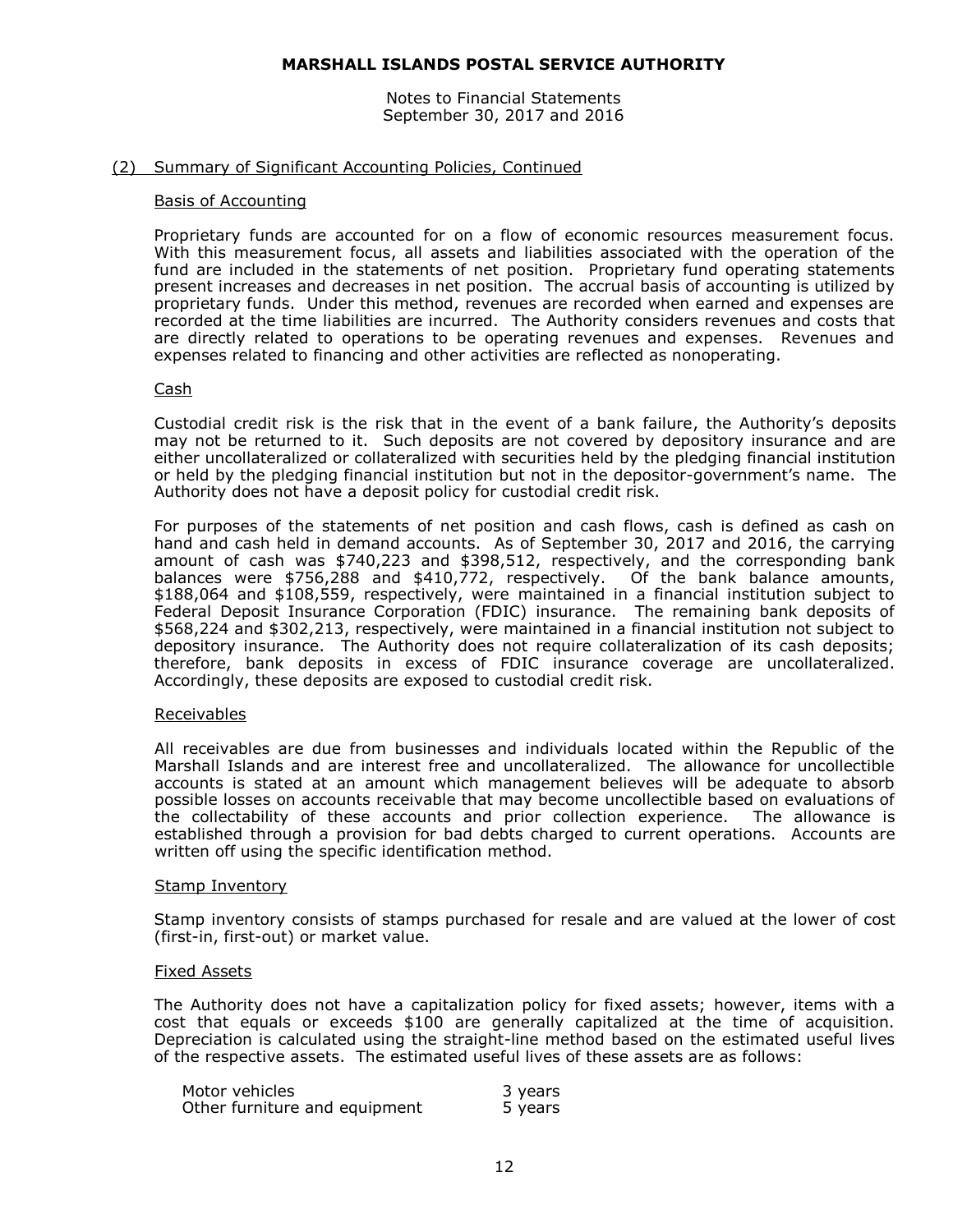Notes to Financial Statements September 30, 2017 and 2016

# (2) Summary of Significant Accounting Policies, Continued

#### Deferred Outflows of Resources

In addition to assets, the statement of net position will sometimes report a separate section for deferred outflows of resources. This separate financial statement element represents a consumption of net position that applies to a future period and so will not be recognized as an outflow of resources (deduction of net position) until then. The Authority has no items that qualify for reporting in this category.

#### Compensated Absences

Vested or accumulated vacation leave is recorded as an expense and liability as the benefits accrue to employees. No liability is recorded for non-vesting accumulating rights to receive sick pay benefits. As of September 30, 2017 and 2016, the accumulated vacation leave liability totals \$15,513 and \$19,861, respectively.

#### Unearned Income

Unearned income includes amounts received for postal box rental fees prior to the end of the fiscal year but related to the subsequent accounting period.

#### Deferred Inflows of Resources

In addition to liabilities, the statement of net position will sometimes report a separate section for deferred inflows of resources. This separate financial statement element represents an acquisition of net position that applies to a future period and so will not be recognized as an inflow of resources (additions to net position) until then. The Authority has no items that qualify for reporting in this category.

# Taxes

Corporate profits are not subject to income tax in the Republic of the Marshall Islands. The Government of the Republic of the Marshall Islands imposes a gross receipts tax of 3% on revenues. The Authority is specifically exempt from this tax.

#### Prepaid Expenses

Certain payments to vendors or persons for goods and services reflect costs applicable to future accounting periods and are recorded as prepaid expenses in the accompanying financial statements.

#### Reclassifications

Certain balances in the 2016 presentation have been reclassified to conform to the 2017 presentation.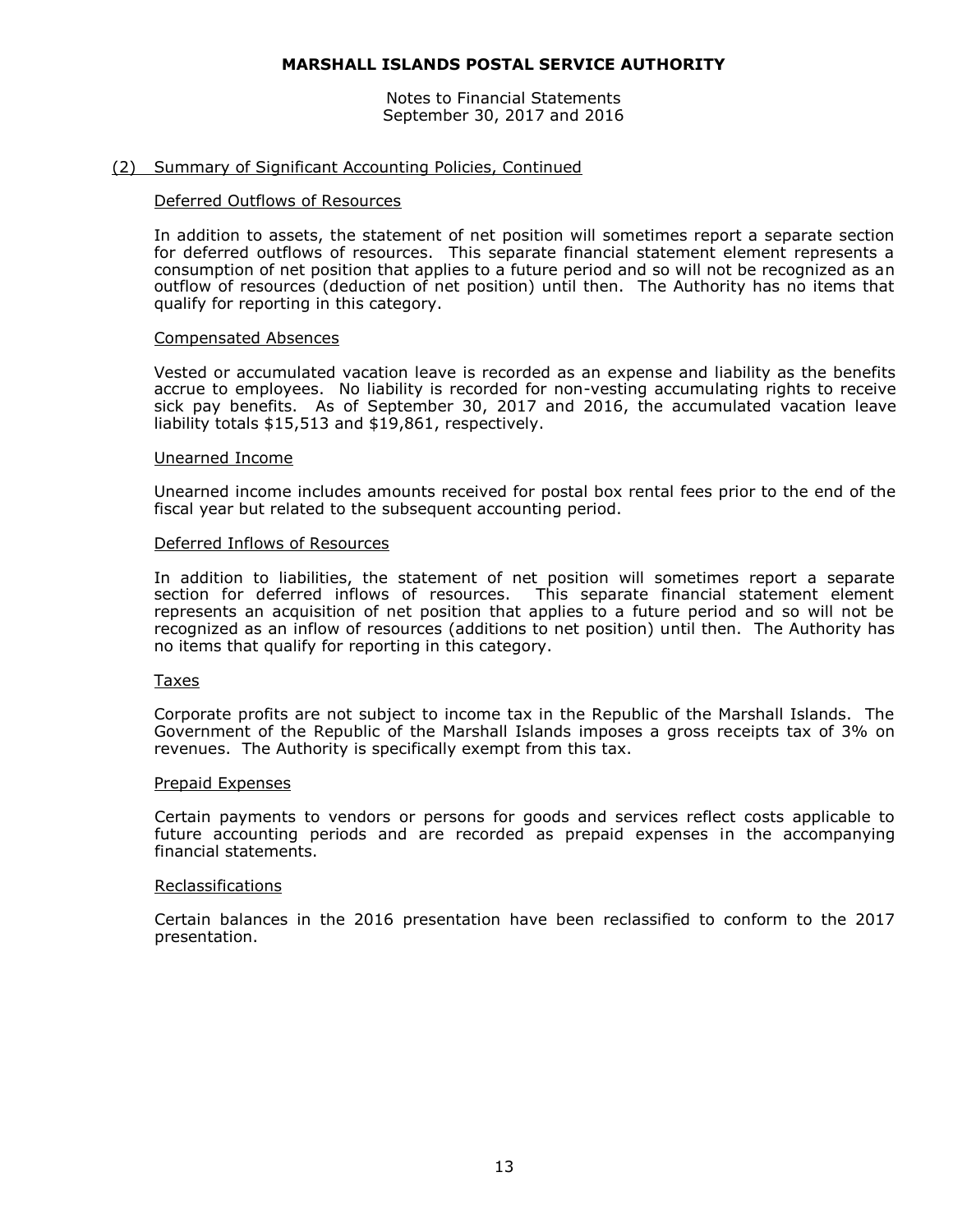Notes to Financial Statements September 30, 2017 and 2016

# (2) Summary of Significant Accounting Policies, Continued

#### New Accounting Standards

During the year ended September 30, 2017, the Authority implemented the following pronouncements:

- GASB Statement No. 73, *Accounting and Financial Reporting for Pensions and Related Assets That Are Not Within the Scope of GASB Statement 68, and Amendments to Certain Provisions of GASB Statements 67 and 68*, which aligns the reporting requirements for pensions and pension plans not covered in GASB Statements 67 and 68 with the reporting requirements in Statement 68.
- GASB Statement No. 74, *Financial Reporting for Postemployment Benefit Plans Other Than Pension Plans*, which replaces Statements No. 43, *Financial Reporting for Postemployment Benefit Plans Other Than Pension Plans, as amended*, and No. 57, *OPEB Measurements by Agent Employers and Agent Multiple-Employer Plans*, and addresses financial reporting requirements for governments whose employees are provided with postemployment benefits other than pensions (other postemployment benefits or OPEB).
- GASB Statement No. 77, *Tax Abatement Disclosures*, which requires governments that enter into tax abatement agreements to disclose certain information about the agreements.
- GASB Statement No. 78, *Pensions Provided through Certain Multiple-Employer Defined Benefit Pension Plans*, which addresses a practice issue regarding the scope and applicability of Statement No. 68, *Accounting and Financial Reporting for Pensions*.
- GASB Statement No. 80, *Blending Requirements for Certain Component Units - an amendment of GASB Statement No. 14*, which improves financial reporting by clarifying the financial statement presentation requirements for certain component units.
- GASB Statement No. 82, *Pension Issues - an amendment of GASB Statements No. 67, No. 68, and No. 73*, which addresses issues regarding (1) the presentation of payrollrelated measures in required supplementary information, (2) the selection of assumptions and the treatment of deviations from the guidance in an Actuarial Standard of Practice for financial reporting purposes, and (3) the classification of payments made by employers to satisfy employee (plan member) contribution requirements.

The implementation of these statements did not have a material effect on the accompanying financial statements.

In June 2015, GASB issued Statement No. 75, *Accounting and Financial Reporting for Postemployment Benefits Other Than Pensions*, which replaces the requirements of Statements No. 45, *Accounting and Financial Reporting by Employers for Postemployment Benefits Other Than Pensions*, as amended, and No. 57, *OPEB Measurements by Agent Employers and Agent Multiple-Employer Plans*, and provides guidance on reporting by governments that provide OPEB to their employees and for governments that finance OPEB for employees of other governments. The provisions in Statement No. 75 are effective for fiscal years beginning after June 15, 2017. Management does not believe that the implementation of this statement will have a material effect on the financial statements.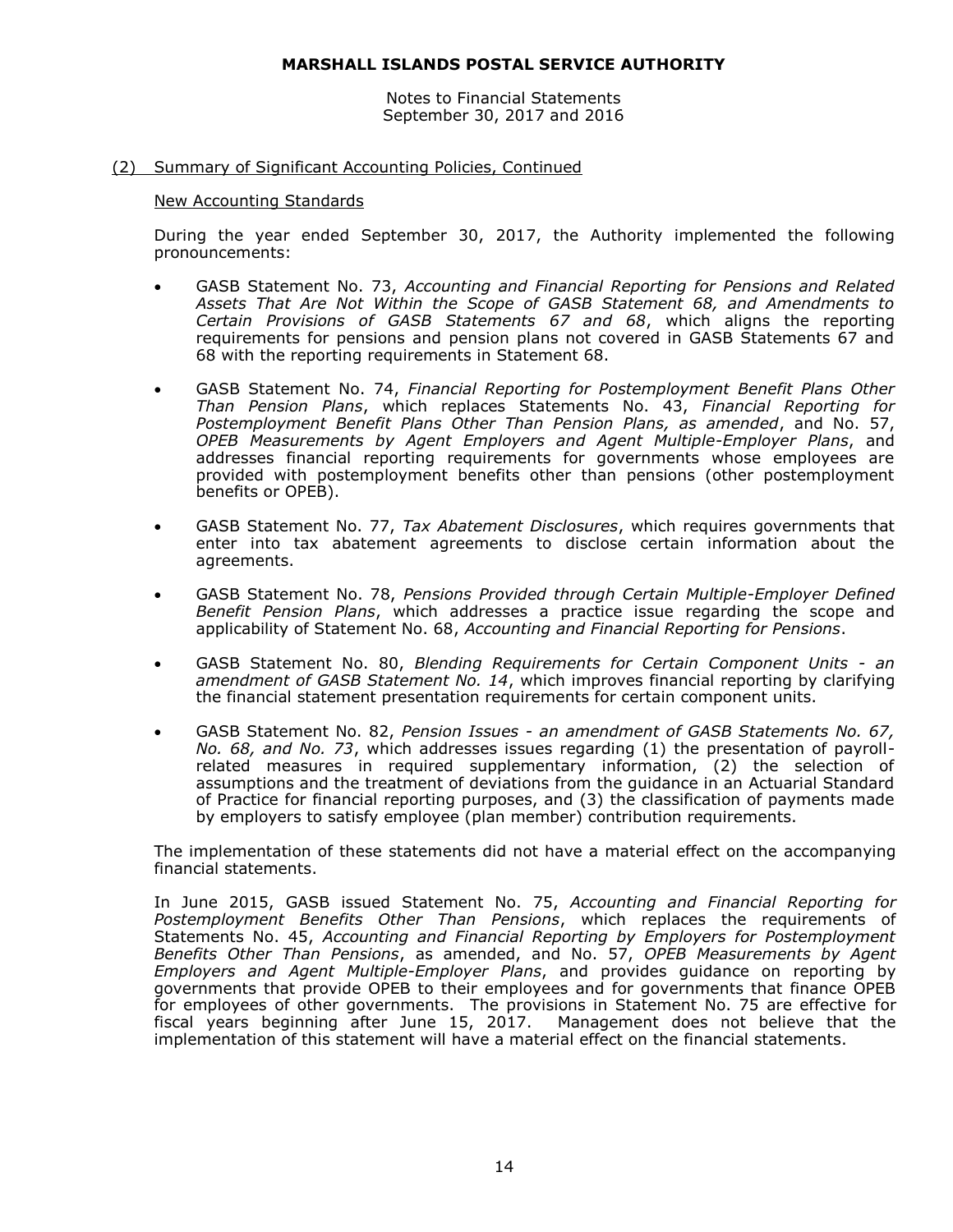Notes to Financial Statements September 30, 2017 and 2016

# (2) Summary of Significant Accounting Policies, Continued

# New Accounting Standards, Continued

In March 2016, GASB issued Statement No. 81, *Irrevocable Split-Interest Agreements,* which improves accounting and financial reporting for irrevocable split-interest agreements by providing recognition and measurement guidance for situations in which a government is a beneficiary of the agreement. The provisions in Statement No. 81 are effective for fiscal years beginning after December 15, 2016. Management does not believe that the implementation of this statement will have a material effect on the financial statements.

In November 2016, GASB issued Statement No. 83, *Certain Asset Retirement Obligations*, which addresses accounting and financial reporting for certain asset retirement obligations (AROs) associated with the retirement of a tangible capital asset. The provisions in Statement No. 83 are effective for fiscal years beginning after June 15, 2018. Management does not believe that the implementation of this statement will have a material effect on the financial statements.

In January 2017, GASB issued Statement No. 84, *Fiduciary Activities*, which establishes criteria for identifying fiduciary activities of all state and local governments. The provisions in Statement No. 84 are effective for fiscal years beginning after December 15, 2018. Management does not believe that the implementation of this statement will have a material effect on the financial statements.

In March 2017, GASB issued Statement No. 85, *Omnibus 2017*, which address practice issues that have been identified during implementation and application of certain GASB Statements including issues related to blending component units, goodwill, fair value measurement and application, and postemployment benefits (pensions and other postemployment benefits. The provisions in Statement No. 85 are effective for fiscal years beginning after June 15, 2017. Management does not believe that the implementation of this statement will have a material effect on the financial statements.

In May 2017, GASB issued Statement No. 86, *Certain Debt Extinguishment Issues*, which improves consistency in accounting and financial reporting for in-substance defeasance of debt. The provisions in Statement No. 86 are effective for fiscal years beginning after June 15, 2017. Management does not believe that the implementation of this statement will have a material effect on the financial statements.

In June 2017, GASB issued Statement No. 87, *Leases*, which establishes a single model for lease accounting based on the foundational principle that leases are financings of the right to use an underlying asset. The provisions in Statement No. 87 are effective for fiscal years beginning after December 15, 2019. Management has yet to determine whether the implementation of this statement will have a material effect on the financial statements.

# (3) Royalties Receivable

On December 1, 2010, the Authority entered into a two-year stamp and philatelic center agreement with Unicover World Trade Corporation (Unicover) to assist the Authority in the design, production, sale and distribution of new postage stamps throughout the world. In return, the Authority would be the recipient of royalties as calculated in accordance with the agreement. The agreement is automatically renewable unless otherwise notified in writing by either party six months prior to the expiration date. On November 6, 2014, certain either party six months prior to the expiration date. modifications were made to the agreement, including the financial aspects of the agreement, whereby Unicover guaranteed a minimum annual royalty payment of \$50,000. For the years ended September 30, 2017 and 2016, the Authority recognized \$50,000 in royalty revenues in accordance with the agreement.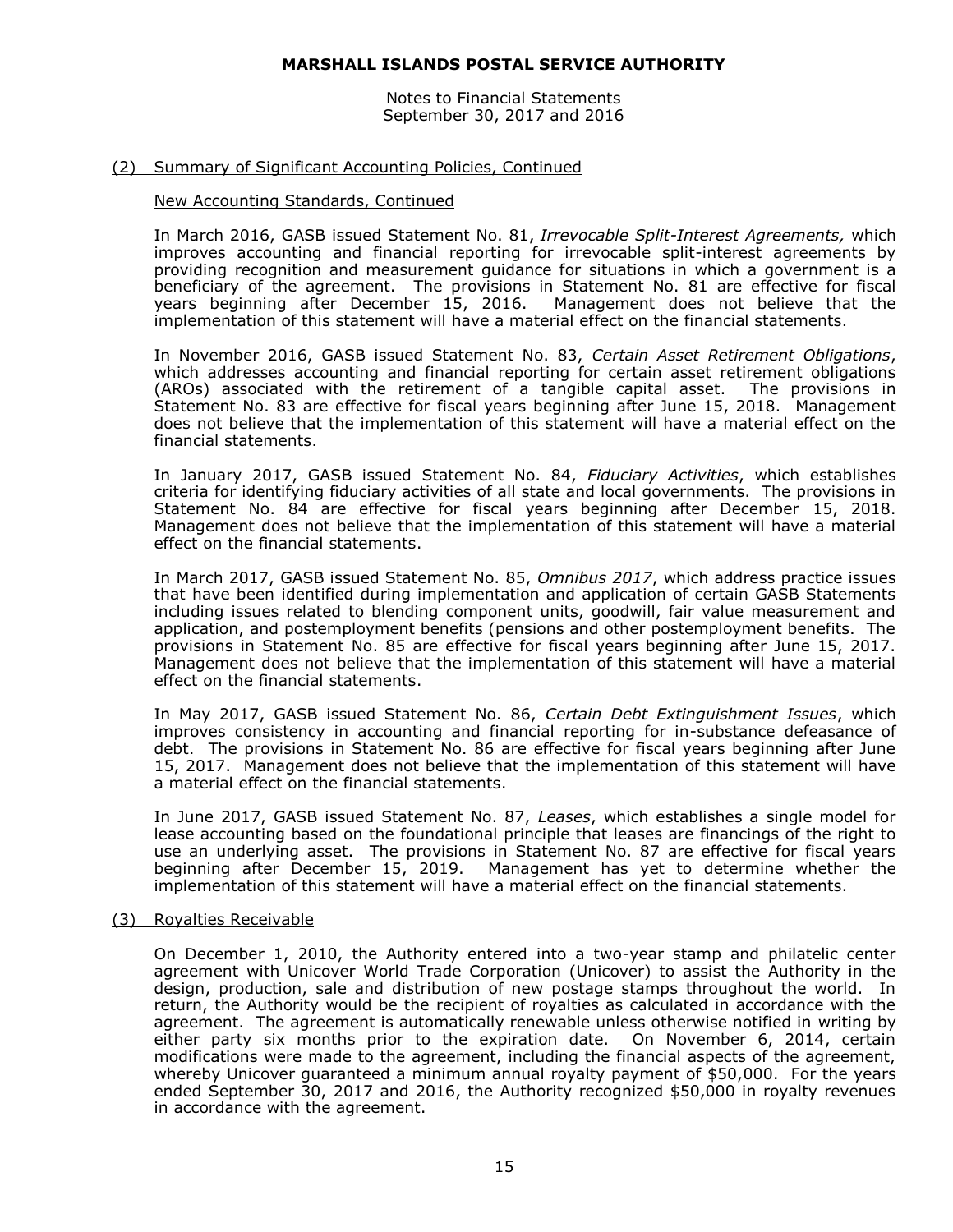#### Notes to Financial Statements September 30, 2017 and 2016

# (3) Royalties Receivable, Continued

As of September 30, 2017 and 2016, royalties receivable of \$56,359 and \$22,209, respectively, were due from Unicover. On July 25, 2017, Unicover terminated the stamp and philatelic center agreement with the Authority, effective December 31, 2017. The Authority is currently seeking a new contractor for stamp and philatelic services. The Authority is currently negotiating with Unicover for a final determination insofar as collection of the receivables. Management is of the opinion that collection efforts will be favorable and thus no allowance for uncollectible accounts is considered necessary.

# (4) Fixed Assets

Capital asset activity for the years ended September 30, 2017 and 2016 is as follows:

|                                                  | October 1,<br>2016          | <b>Additions</b>          | <b>Disposals</b> | September 30,<br>2017         |
|--------------------------------------------------|-----------------------------|---------------------------|------------------|-------------------------------|
| Motor vehicles<br>Office furniture and equipment | 143,970<br>\$<br>67,713     | 28,000<br>\$<br>14,563    | \$               | 171,970<br>\$<br>82,276       |
| Less accumulated depreciation                    | 211,683<br>(146, 351)       | 42,563<br><u>(31,881)</u> |                  | 254,246<br>(178, 232)         |
|                                                  | 65,332<br>\$                | 10,682<br>\$              | \$               | 76,014                        |
|                                                  | October 1,<br>2015          | <b>Additions</b>          | <b>Disposals</b> | September 30,<br>2016         |
| Motor vehicles<br>Office furniture and equipment | 114,470<br>\$<br>57,699     | 29,500<br>\$<br>10,014    | \$               | 143,970<br>\$<br>67,713       |
| Less accumulated depreciation                    | 172,169<br><u>(122,406)</u> | 39,514<br><u>(23,945)</u> |                  | 211,683<br>( <u>146,351</u> ) |
|                                                  |                             |                           |                  |                               |

# (5) Change in Long-Term Liabilities

Other long-term liabilities will be liquidated in the future from the Authority's operations. During the years ended September 30, 2017 and 2016, the following changes occurred in liabilities reported as part of the Authority's long-term liabilities in the statements of net position:

|                      | Balance<br>October 1,<br>2016 | Additions | Reductions | Balance<br>September<br>30, 2017 | Due Within<br>One Year |
|----------------------|-------------------------------|-----------|------------|----------------------------------|------------------------|
| Compensated absences | 19,861                        | 21,048    | (25, 396)  | 15,513                           | 5,895                  |
|                      | Balance<br>October 1,<br>2015 | Additions | Reductions | Balance<br>September<br>30, 2016 | Due Within<br>One Year |
| Compensated absences | 24,562                        | 19,141    | (23, 842)  | 19,861                           | 7,547                  |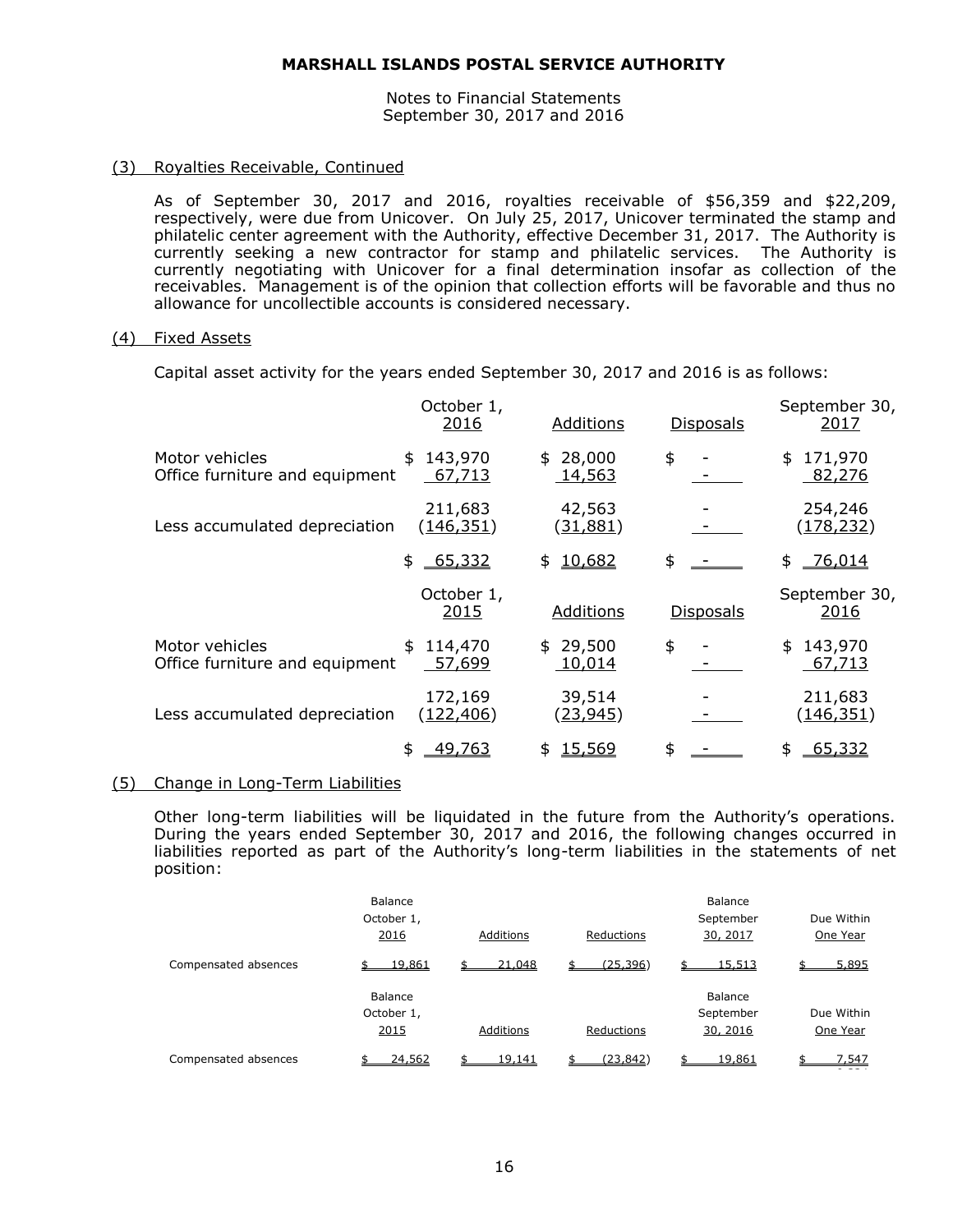Notes to Financial Statements September 30, 2017 and 2016

# (6) Related Party Transactions

During the years ended September 30, 2017 and 2016, the Authority procured goods and services from a related party of \$0 and \$9,348, respectively, whose owner is a member of the Authority's Board of Directors.

The Authority is a component unit of RepMar and is therefore affiliated with all RepMar-owned and affiliated entities. The Authority provides postal services to all RepMar-owned and affiliated entities at substantially the same terms and conditions as those provided to third parties.

The Authority utilizes services from certain affiliated entities at substantially the same terms and conditions as those incurred from third parties.

During the years ended September 30, 2017 and 2016, the operations of the Authority were funded by appropriations of \$314,365 and \$105,261, respectively, from the Nitijela of RepMar, of which \$0 and \$26,313, respectively, represent amounts due and receivable from RepMar.

A summary of related party transactions as of and for the years ended September 30, 2017 and 2016 is as follows:

|                                                                                                                   |                                   | 2017 |                       |
|-------------------------------------------------------------------------------------------------------------------|-----------------------------------|------|-----------------------|
|                                                                                                                   | <b>Expenses</b>                   |      | <b>Payables</b>       |
| Marshall Islands Social Security Administration<br>Marshall Islands National Telecommunications                   | \$36,684                          |      | \$18,845              |
| Authority<br>Air Marshall Islands, Inc.<br><b>RMI Ports Authority</b><br>Marshalls Energy Company, Inc.<br>RepMar | 19,581<br>9,377<br>3,000<br>1,200 |      | 1,554<br>2,180        |
|                                                                                                                   | \$69,842                          |      | \$22,579              |
|                                                                                                                   |                                   | 2016 |                       |
|                                                                                                                   | <b>Expenses</b>                   |      | <b>Payables</b>       |
| Marshall Islands Social Security Administration<br>Marshall Islands National Telecommunications                   | \$34,659                          |      | \$13,477              |
| Authority<br>Air Marshall Islands, Inc.<br><b>RMI Ports Authority</b><br>RepMar                                   | 19,132<br>12,365<br>4,428         |      | 2,988<br><u>3,399</u> |
|                                                                                                                   | \$70,584                          |      | \$19,864              |

# (7) Risk Management

The Authority is exposed to various risks of loss related to torts; theft of, damage to, and destruction of assets; errors and omissions, injuries to employees; and natural disasters. The Authority has elected to purchase commercial insurance from independent third parties for the risks of loss to which it is exposed. No instances have occurred in the past three years where settlements have exceeded available insurance coverage.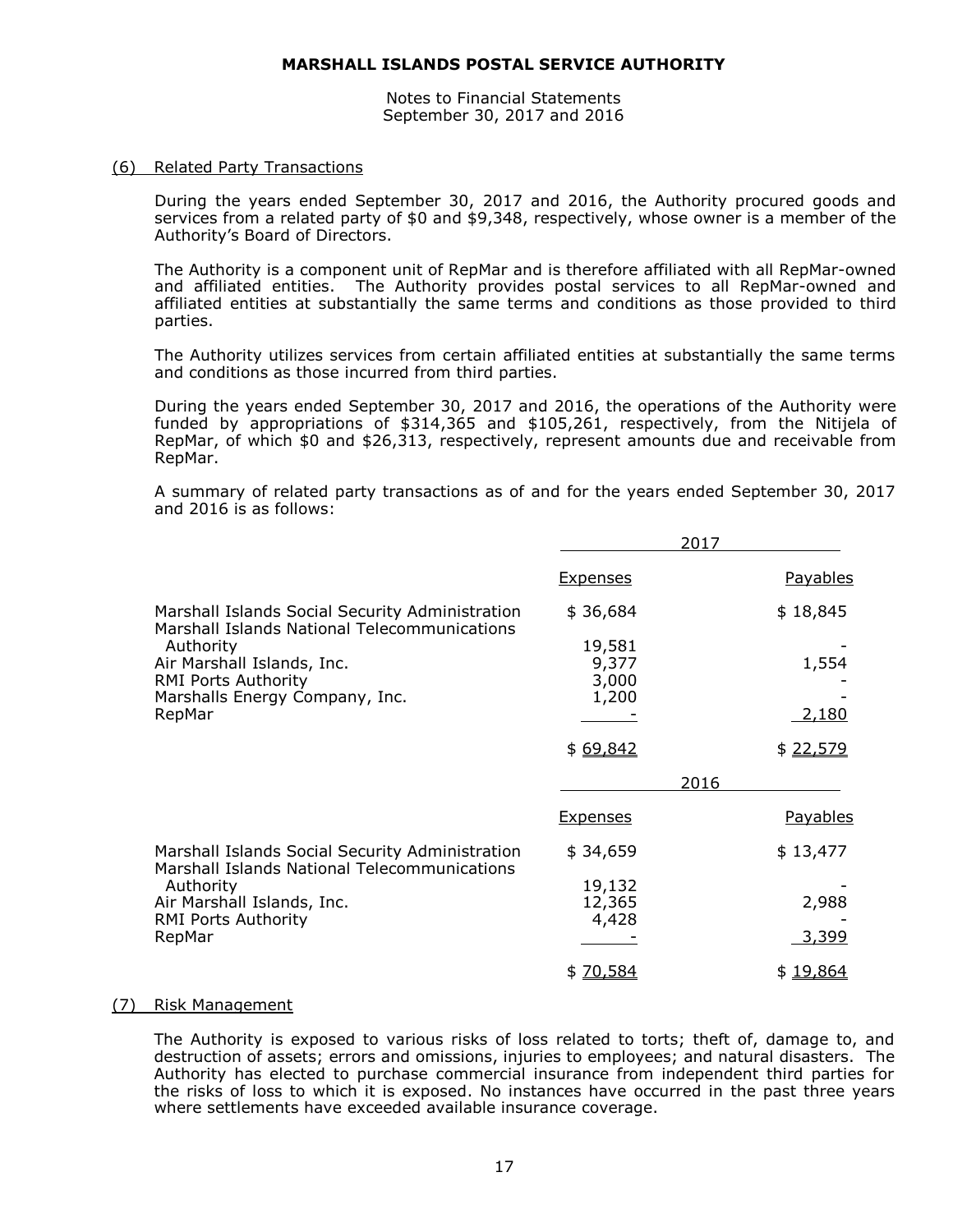Notes to Financial Statements September 30, 2017 and 2016

#### (8) Commitments

On September 11, 1981, the Authority entered into a ten-year lease for the Ebeye Post Office, with an option to extend for an additional four terms of five years each subject to incremental rent increases, which expired on September 11, 2011. The terms of the lease requires lease rental payments of \$1,227 per month. The Authority entered into a new lease agreement, which commenced on December 20, 2014 and expired on December 20, 2015. On September 30, 2015, the Authority exercised the option to renew the lease agreement for 3 years, which expires on December 20, 2018. During the years ended September 30, 2017 and 2016, related rent expense was \$12,000 and \$12,333, respectively.

On January 1, 2008, the Authority entered into a five-year lease for the Delap Post Office, with an option to extend for an additional four terms of five years each subject to renegotiation of the payment provisions. The Authority exercised the option to renew for an additional five-year period to expire on December 31, 2017. The lease terms require rental payments of \$800 per month. During the years ended September 30, 2017 and 2016, related rent expense was \$9,600 for both years.

On May 1, 2012, the Authority entered into a two-year lease for the Uliga Post Office, with an option to extend for an additional three terms of two years each subject to renegotiation of the payment provisions. On September 30, 2016, the Authority exercised the option to renew the lease agreement for 2 years, which commenced on October 1, 2016 and expires on September 30, 2018. The terms of the lease require rental payments of \$1,936 per month. During the years ended September 30, 2017 and 2016, related rent expense was \$23,234 for both years.

On February 1, 2013, the Authority entered into a two-year lease agreement for the Airport Post Office, with an option to extend for an additional term of five years subject to renegotiation of the payment provisions. The Authority exercised the option to renew the lease for 2 years, which commenced on February 1, 2015 and expires on January 21. 2017. The terms of the lease require rental payments of \$150 per month and \$250 per month starting June 2015. During the years ended September 30, 2017 and 2016, related rent expense was \$3,000 and \$4,428, respectively.

On April 1, 2017, the Authority entered into a ten-year lease agreement for the Jaluit Post Office, with an option to extend for an additional term of five years subject to renegotiation of the payment provisions. The lease commenced on April 1, 2017 and expires on March 31. 2027. The terms of the lease require rental payments of \$200 per month. During the year ended September 30, 2017, related rent expense was \$1,200.

Total future minimum lease payments for subsequent years ending September 30, are as follows:

| Year ending<br>September 30,                                                      |                                                                                    |
|-----------------------------------------------------------------------------------|------------------------------------------------------------------------------------|
| 2018<br>2019<br>2020<br>2021<br>2022<br>2023 - 2027<br>2028 - 2032<br>2033 - 2035 | \$<br>50,234<br>38,234<br>38,234<br>15,000<br>15,000<br>75,000<br>63,000<br>11,400 |
|                                                                                   |                                                                                    |

\$ 306,102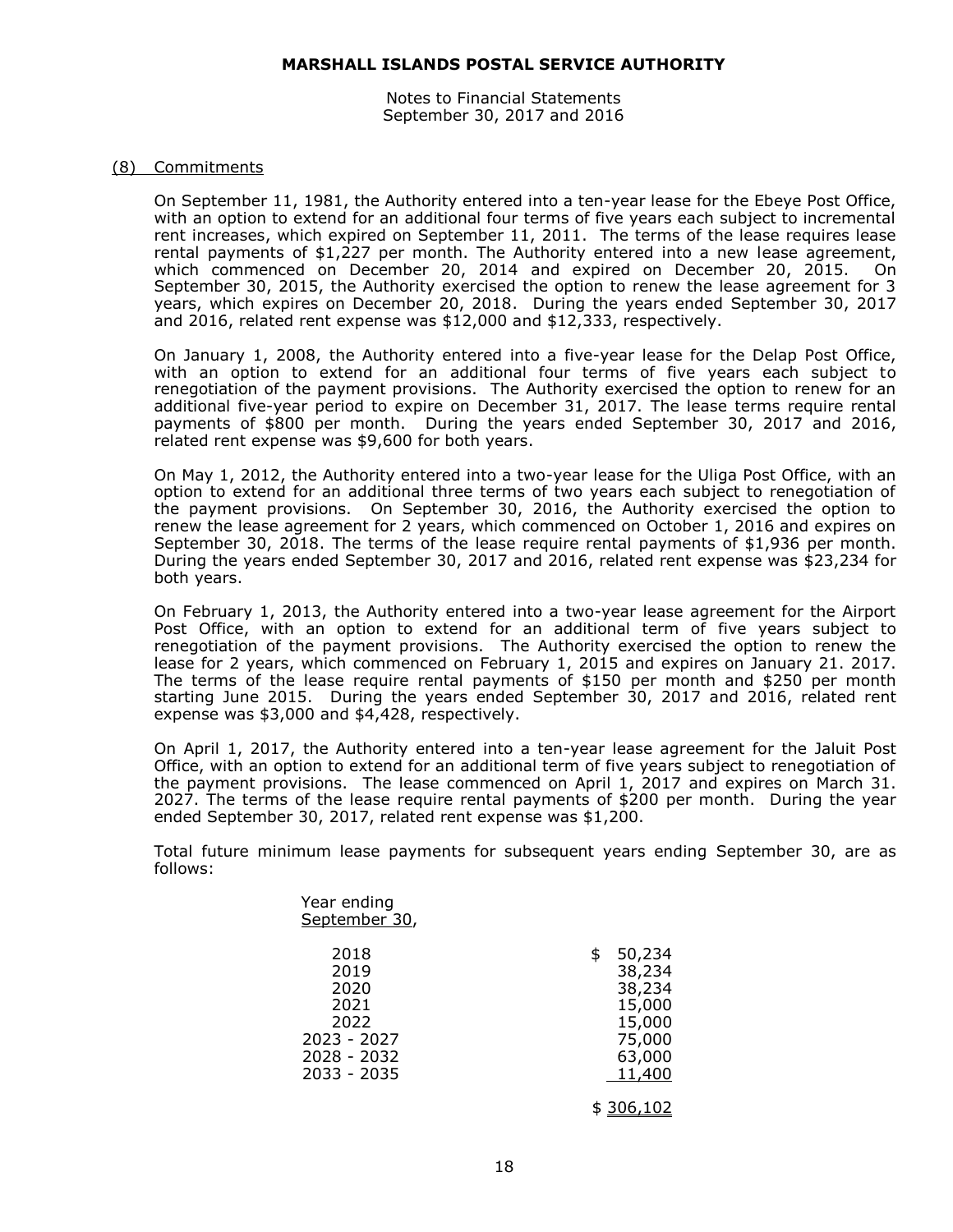Notes to Financial Statements September 30, 2017 and 2016

#### (9) Contingencies

The Authority is currently delinquent on \$143,431 of payments for the Ebeye Post Office lease dating back to April 2000. The delinquent balance is based on a monthly rental payment of \$1,227; however, the lease stipulated incremental lease payments ranging from \$1,665 to \$1,980 per month.

As of September 30, 2017, various parties are claiming past rental for a previous Post office site on Ebeye. The claim is for \$212,356, and is pending conclusion of lease negotiations between the Authority and the landowners. In the event that the Authority is unable to reach an agreement with the landowners, either the Authority or RepMar may be liable for additional rental payments.

No provision for any liability that may result upon resolution of these matters has been made in the accompanying financial statements.

#### (10) Restatement

Subsequent to the issuance of the Authority's 2016 financial statements, the Authority's management determined that prior year postal box rental receivables were understated by \$47,735. As a result of this determination, accounts receivables and beginning net position have been restated from the amounts previously reported as follows:

| At September 30:                                                      | As Previously<br>Reported | As Restated |  |  |  |
|-----------------------------------------------------------------------|---------------------------|-------------|--|--|--|
| Current assets:<br>Receivables:<br>Postal box rental                  | \$ 81,016                 | \$ 128,751  |  |  |  |
| Net Position:<br>Unrestricted                                         | $-268,138$<br>\$          | \$315,873   |  |  |  |
| Total net position                                                    | \$333,470                 | \$381,205   |  |  |  |
| For the year ended September 30:<br>Net position at beginning of year | 270.600                   | 318.335     |  |  |  |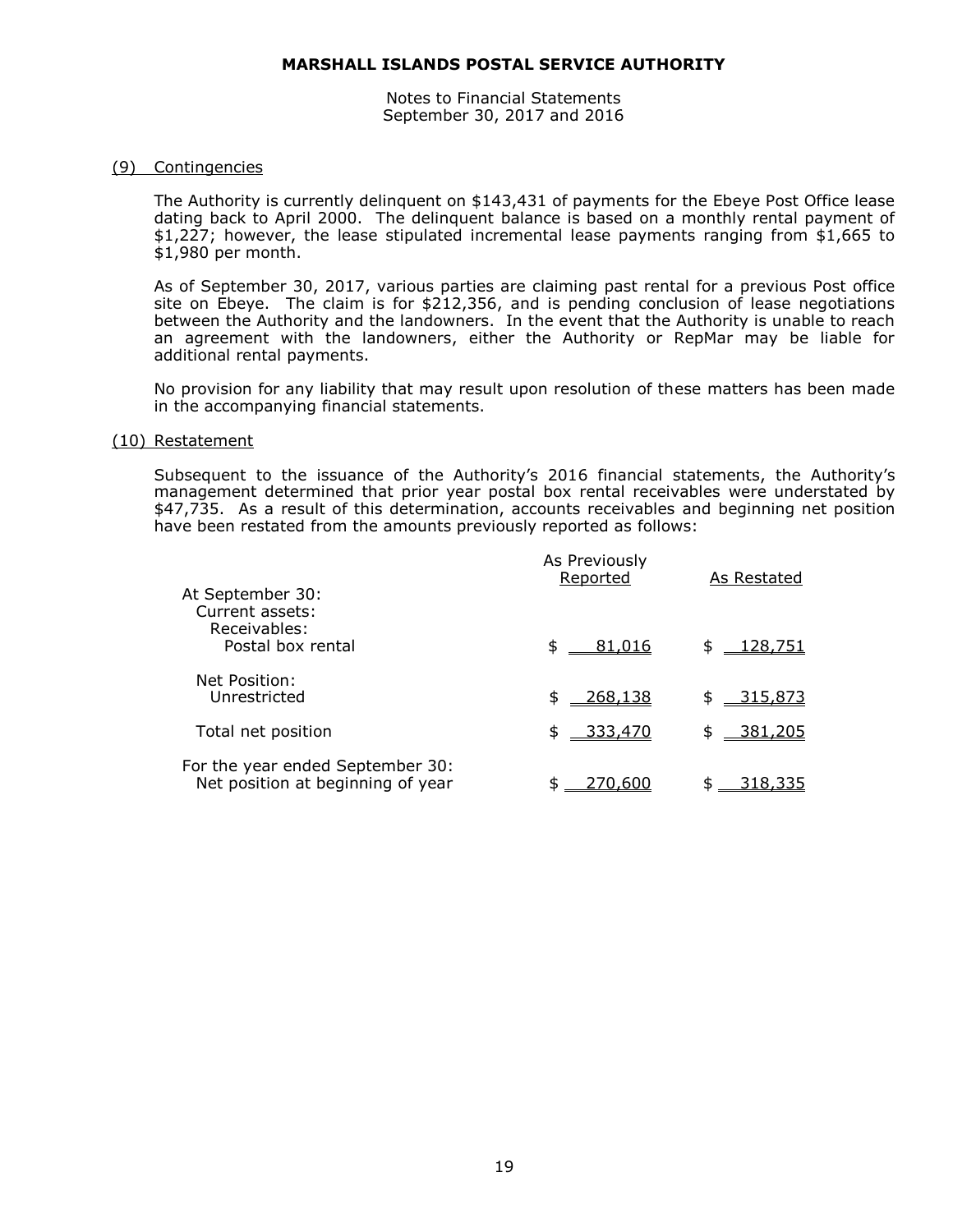# Combining Schedule of Operating Income (Loss) By Station Year Ended September 30, 2017

|                                           | Uliga           | Delap        | Airport      | Ebeye           | Jabor          | Total           |
|-------------------------------------------|-----------------|--------------|--------------|-----------------|----------------|-----------------|
| Operating revenues:                       |                 |              |              |                 |                |                 |
| Stamp sales                               | 294,338<br>\$   | \$<br>74,519 | \$<br>59,068 | \$<br>47,564    | \$<br>662      | \$<br>476,151   |
| Postal box rentals                        | 71,609          | 4,440        | 1,338        | 16,083          | 1,348          | 94,818          |
| Royalty                                   | 50,000          |              |              |                 |                | 50,000          |
| Other                                     | 8,419           | 239          | 78           | 1,634           | 786            | 11,156          |
| Total operating revenues                  | 424,366         | 79,198       | 60,484       | 65,281          | 2,796          | 632,125         |
| Less provision for uncollectible accounts | (25, 472)       |              |              |                 |                | (25, 472)       |
|                                           | 398,894         | 79,198       | 60,484       | 65,281          | 2,796          | 606,653         |
| Operating expenses:                       |                 |              |              |                 |                |                 |
| Salaries, wages and employee benefits     | 289,073         | 14,931       |              | 69,326          | 5,296          | 378,626         |
| Building lease rental                     | 23,234          | 9,600        | 3,000        | 12,000          | 1,200          | 49,034          |
| Depreciation                              | 29,400          |              |              | 1,498           | 983            | 31,881          |
| Charter boat                              |                 |              |              | 23,986          |                | 23,986          |
| <b>Utilities</b>                          | 17,820          |              | 360          | 5,000           |                | 23,180          |
| Training                                  | 17,684          |              |              | 2,764           | 675            | 21,123          |
| Communications                            | 13,177          |              |              | 6,209           | 195            | 19,581          |
| Supplies and materials                    | 15,036          |              |              | 1,018           | 305            | 16,359          |
| Travel                                    | 14,616          |              |              |                 |                | 14,616          |
| Insurance                                 | 11,010          |              |              |                 |                | 11,010          |
| Domestic freight                          | 7,643           |              |              | 1,144           | 590            | 9,377           |
| Repairs and maintenance                   | 5,260           |              |              |                 | 50             | 5,310           |
| Miscellaneous                             | 30,242          | 146          | 85           | 1,499           | 35             | 32,007          |
| Total operating expenses                  | 474,195         | 24,677       | 3,445        | 124,444         | 9,329          | 636,090         |
| Operating income (loss)                   | (75, 301)<br>\$ | \$<br>54,521 | \$<br>57,039 | \$<br>(59, 163) | \$<br>(6, 533) | \$<br>(29, 437) |

See accompanying independent auditors' report.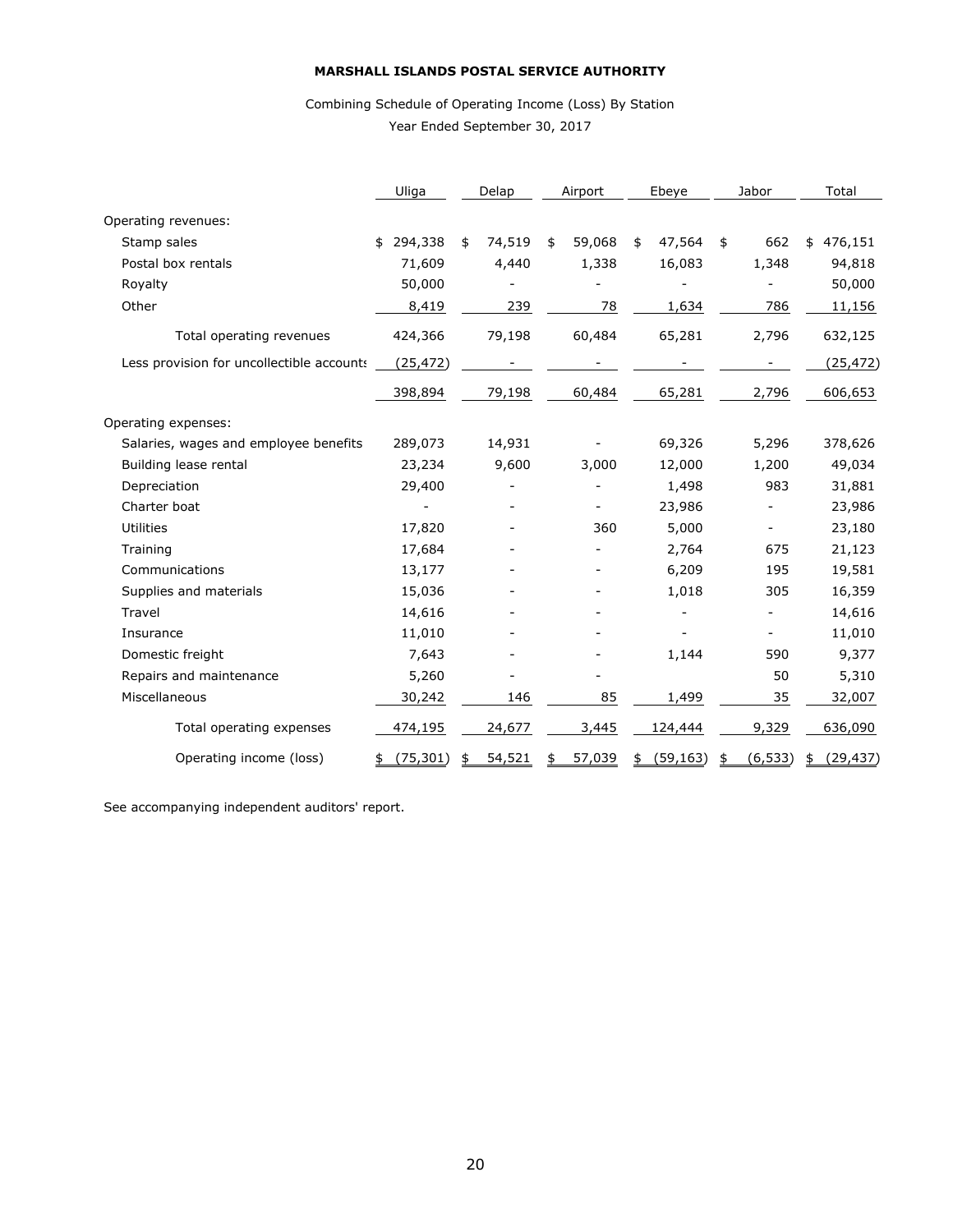# **Deloitte**.

Deloitte & Touche LLP 361 South Marine Corps Drive Tamuning, GU 96913 USA

Tel: +1 (671) 646-3884 Fax: +1 (671) 649-4265

www.deloitte.com

#### **INDEPENDENT AUDITORS' REPORT ON INTERNAL CONTROL OVER FINANCIAL REPORTING AND ON COMPLIANCE AND OTHER MATTERS BASED ON AN AUDIT OF FINANCIAL STATEMENTS PERFORMED IN ACCORDANCE WITH** *GOVERNMENT AUDITING STANDARDS*

Board of Directors Marshall Islands Postal Service Authority:

We have audited, in accordance with the auditing standards generally accepted in the United States of America and the standards applicable to financial audits contained in *Government Auditing Standards* issued by the Comptroller General of the United States, the financial statements of the Marshall Islands Postal Service Authority (the Authority), which comprise the statement of net position as of September 30, 2017, and the related statements of revenues, expenses and changes in net position and of cash flows for the year then ended and the related notes to the financial statements, and have issued our report thereon dated December 11, 2017. Our report included an emphasis-of-matters paragraph regarding a restatement for correction of an error and uncertainty over collection of royalties receivable.

# **Internal Control Over Financial Reporting**

In planning and performing our audit of the financial statements, we considered the Authority's internal control over financial reporting (internal control) to determine the audit procedures that are appropriate in the circumstances for the purpose of expressing our opinion on the financial statements, but not for the purpose of expressing an opinion on the effectiveness of the Authority's internal control. Accordingly, we do not express an opinion on the effectiveness of the Authority's internal control.

A *deficiency in internal control* exists when the design or operation of a control does not allow management or employees, in the normal course of performing their assigned functions, to prevent, or detect and correct, misstatements on a timely basis. A *material weakness* is a deficiency, or a combination of deficiencies, in internal control, such that there is a reasonable possibility that a material misstatement of the entity's financial statements will not be prevented, or detected and corrected on a timely basis. A *significant deficiency* is a deficiency, or a combination of deficiencies, in internal control that is less severe than a material weakness, yet important enough to merit attention by those charged with governance.

Our consideration of internal control was for the limited purpose described in the first paragraph of this section and was not designed to identify all deficiencies in internal control that might be material weaknesses or significant deficiencies. Given these limitations, during our audit we did not identify any deficiencies in internal control that we consider to be material weaknesses. However, material weaknesses may exist that have not been identified.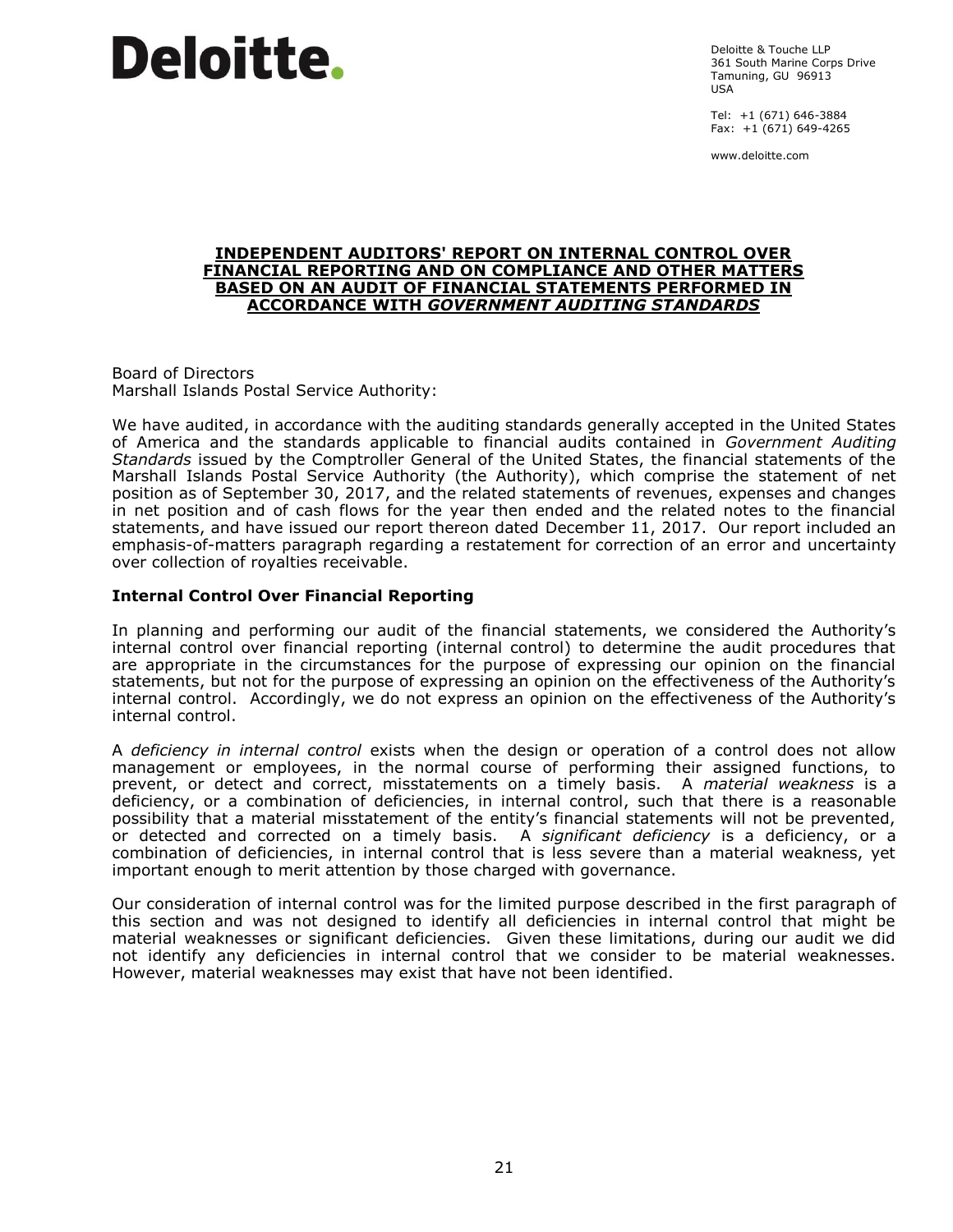# Deloitte.

# **Compliance and Other Matters**

As part of obtaining reasonable assurance about whether the Authority's financial statements are free from material misstatement, we performed tests of its compliance with certain provisions of laws, regulations, contracts, and grant agreements, noncompliance with which could have a direct and material effect on the determination of financial statement amounts. However, providing an opinion on compliance with those provisions was not an objective of our audit, and accordingly, we do not express such an opinion. The results of our tests disclosed no instances of noncompliance or other matters that are required to be reported under *Government Auditing Standards.*

# **Purpose of this Report**

The purpose of this report is solely to describe the scope of our testing of internal control and compliance and the results of that testing, and not to provide an opinion on the effectiveness of the entity's internal control or on compliance. This report is an integral part of an audit performed in accordance with *Government Auditing Standards* in considering the entity's internal control and compliance. Accordingly, this communication is not suitable for any other purpose.

December 11, 2017